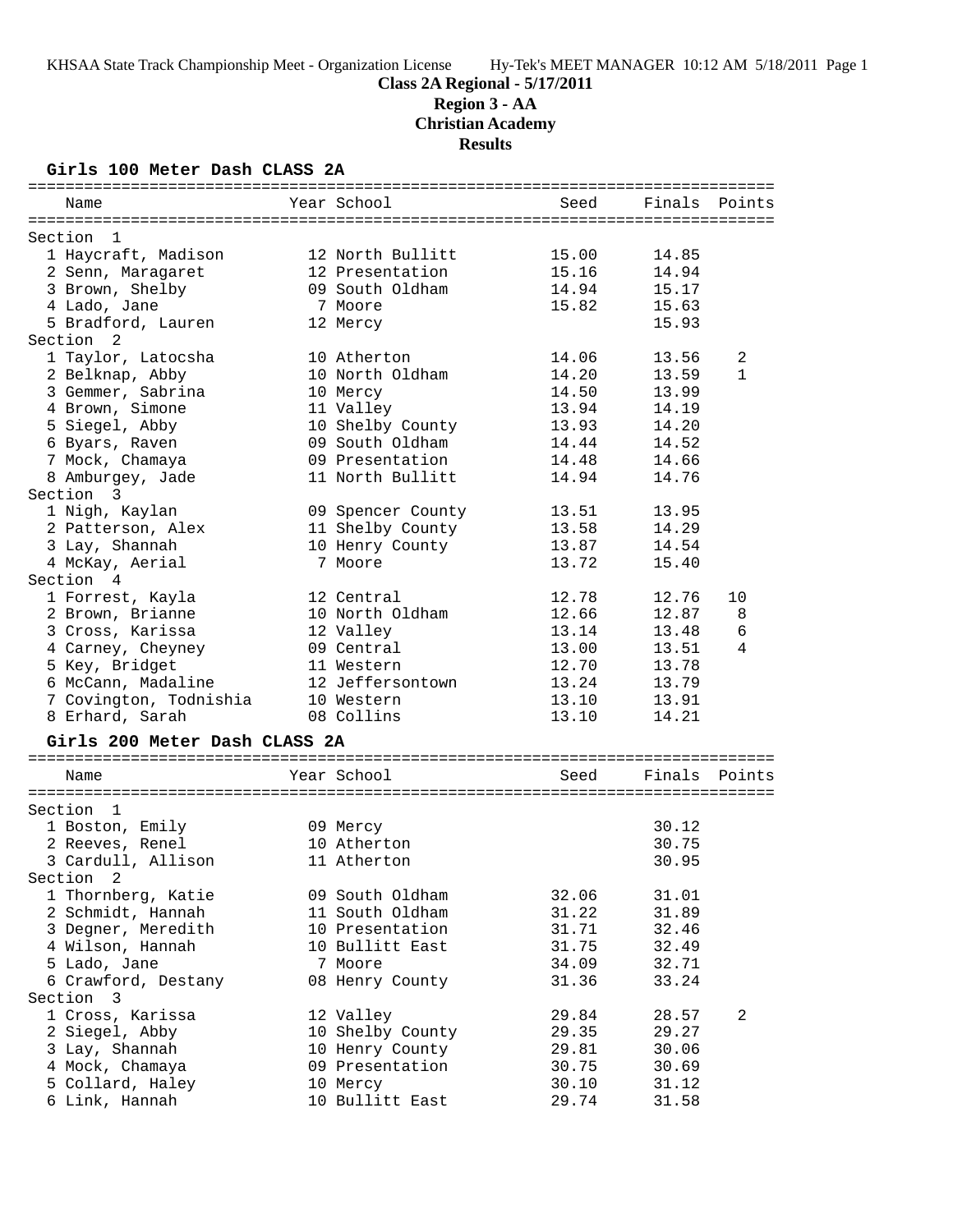**Class 2A Regional - 5/17/2011**

**Region 3 - AA**

**Christian Academy**

#### **Results**

|  | Girls 200 Meter Dash CLASS 2A |  |  |  |  |  |
|--|-------------------------------|--|--|--|--|--|
|--|-------------------------------|--|--|--|--|--|

| 7 McKay, Aerial               | 7 Moore            | 30.79              | 34.20              |                |
|-------------------------------|--------------------|--------------------|--------------------|----------------|
| Section 4                     |                    |                    |                    |                |
| 1 McCann, Madaline            | 12 Jeffersontown   | 28.83              | 28.95              |                |
| 2 Brown, Simone               | 11 Valley          | 29.34              | 29.23              |                |
| 3 Serey, Allie                | 11 North Oldham    | 29.22              | 29.34              |                |
| 4 Patterson, Alex             | 11 Shelby County   | 29.34              | 29.94              |                |
| 5 Grau, Elizabeth             | 09 North Bullitt   | 28.71              | 30.29              |                |
| Section 5                     |                    |                    |                    |                |
| 1 Forrest, Kayla              | 12 Central         | 27.00              | 26.72              | 10             |
| 2 Spalding, Maya              | 10 Central         | 27.50              | 27.23              | 8              |
| 3 Raque, Paige                | 12 Christian Acad. | 27.91              | 27.78              | 6              |
| 4 Nigh, Kaylan                | 09 Spencer County  | 27.60              | 28.24              | $\overline{4}$ |
| 5 Kincaid, Justine            | 10 North Oldham    | 27.76              | 28.77              | $\mathbf{1}$   |
| 6 Hughes, Alexa               | 11 North Bullitt   | 27.94              | 28.78              |                |
| 7 Chappell, Shamyra           | 09 Jeffersontown   | 27.67              | 29.29              |                |
| 8 Erhard, Sarah               | 08 Collins         | 28.57              | 29.73              |                |
|                               |                    |                    |                    |                |
| Girls 400 Meter Dash CLASS 2A |                    |                    |                    |                |
| Name                          | Year School        |                    | Seed Finals Points |                |
|                               |                    |                    |                    |                |
| Section 1                     |                    |                    |                    |                |
| 1 Rood, Jordan                | 08 Shelby County   | 1:13.70            | 1:11.82            |                |
| 2 Miller, Morgan              | 08 Henry County    | 1:12.37            | 1:12.53            |                |
| 3 Wilson, Hannah              | 10 Bullitt East    | 1:12.70            | 1:13.66            |                |
| 4 Selent, Shelby              | 10 Presentation    | 1:16.25            | 1:16.49            |                |
| 5 McKay, Aerial               | 7 Moore            |                    | 1:22.91            |                |
| Section 2                     |                    |                    |                    |                |
| 1 Link, Hannah                | 10 Bullitt East    | 1:07.40            | 1:06.44            |                |
| 2 Collard, Haley              | 10 Mercy           | 1:08.00            | 1:07.70            |                |
| 3 Grau, Elizabeth             | 09 North Bullitt   | 1:07.50            | 1:08.99            |                |
| 4 Mills, Cali                 | 08 Shelby County   | 1:09.77            | 1:09.75            |                |
| 5 Noblitt, Lauren             | 11 Christian Acad. | 1:09.50            | 1:10.80            |                |
|                               |                    | 1:10.75            |                    |                |
| 6 Perry, Emily<br>Section 3   | 07 Henry County    |                    | 1:13.74            |                |
|                               |                    |                    |                    |                |
| 1 Henry, Chantel              | 12 Central         | 1:03.00<br>1:03.65 | 1:02.24            | 10             |
| 2 Belknap, Abby               | 10 North Oldham    | 1:04.00            | 1:02.45            | 8              |
| 3 Berry, Dazha                | 09 Central         |                    | 1:03.34            | 6              |
| 4 Andres, Jessica             | 12 North Oldham    | 1:04.52            | 1:04.71            | 4              |
| 5 Busse, Erika                | 10 Christian Acad. | 1:04.79            | 1:05.38            | 2              |
| 6 Cardwell, Leeara            | 11 Collins         | 1:05.46            | 1:05.60            | $\mathbf{1}$   |
| 7 Hughes, Alexa               | 11 North Bullitt   | 1:05.66            | 1:06.56            |                |
| 8 Hackbarth, Maleena          | 12 Mercy           | 1:07.40            | 1:08.41            |                |
| Girls 800 Meter Run CLASS 2A  |                    |                    |                    |                |
| Name                          | Year School        | Seed               | Finals             | Points         |
|                               |                    |                    |                    |                |
| Section 1                     |                    |                    |                    |                |
| 1 Karas, Caterina             | 11 Collins         | 2:24.00            | 2:25.12            | 10             |
| 2 Slayton, Chelsey            | 09 North Bullitt   | 2:22.03            | 2:28.13            | 8              |
| 3 Lowe, Jessica               | 12 North Oldham    | 2:37.15            | 2:29.55            | 6              |
| 4 Hall, Ally                  | 10 North Oldham    | 2:29.27            | 2:31.41            | 4              |

5 Ellis, Hannah 12 South Oldham 2:29.03 2:33.66 2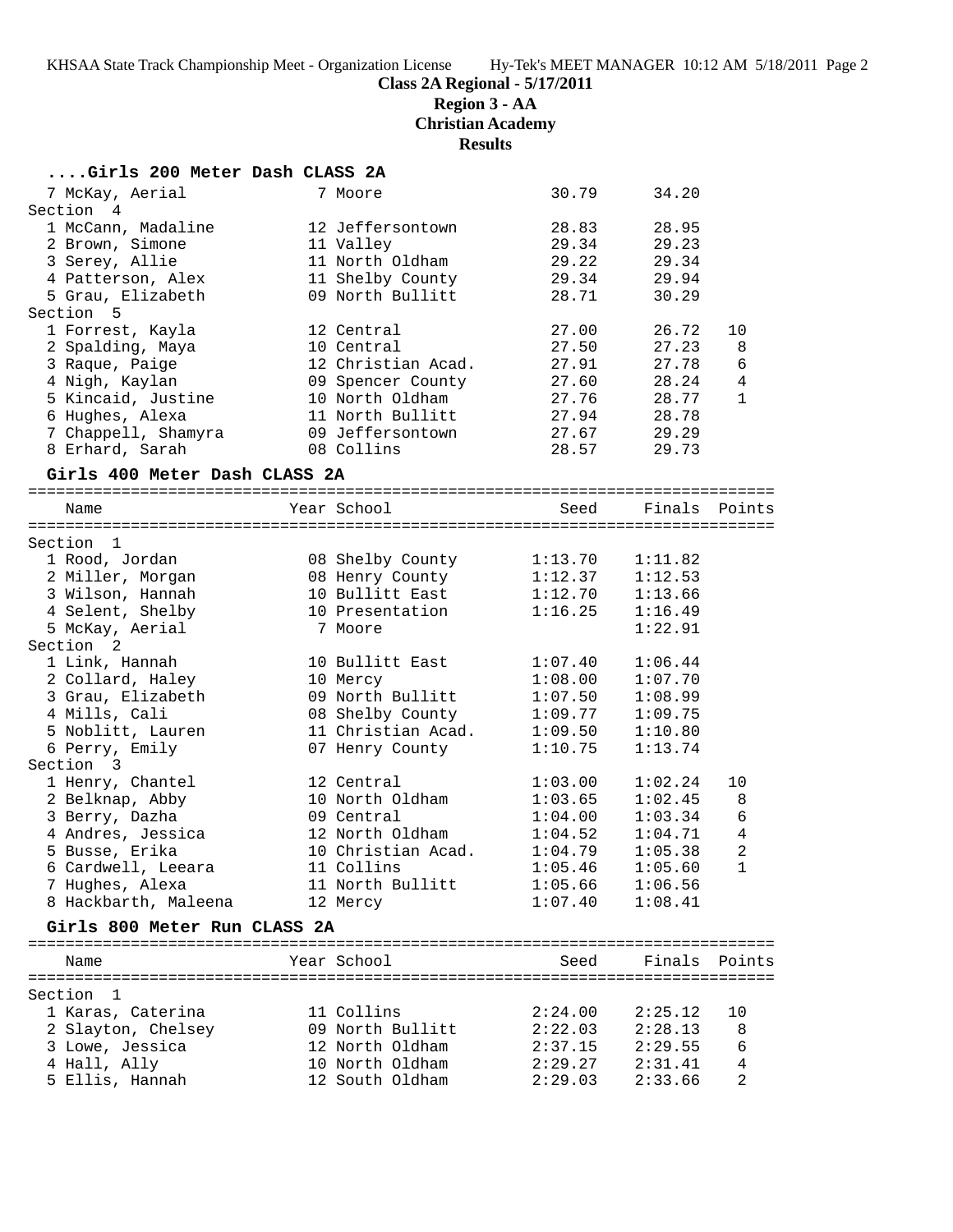**Region 3 - AA**

**Christian Academy**

**Results**

#### **....Girls 800 Meter Run CLASS 2A**

| 6 Dudgeon, Keightley   | 09 South Oldham    |         | 2:35.72 | $\mathbf{1}$ |
|------------------------|--------------------|---------|---------|--------------|
| 7 Fischer, Cassey      | 11 Henry County    | 2:29.50 | 2:36.65 |              |
| 8 Lawson, Alli         | 10 Christian Acad. | 2:33.79 | 2:37.75 |              |
| 9 Burnett, Sarah Beth  | 10 Christian Acad. | 2:35.29 | 2:39.43 |              |
| 10 Richardson, Casey   | 11 Presentation    | 2:34.72 | 2:42.70 |              |
| 11 Grove, Hadley       | 10 Presentation    | 2:49.69 | 2:49.71 |              |
| 12 Burkhead, Kourtney  | 10 Bullitt East    | 2:50.10 | 2:50.25 |              |
| 13 Tristan, Dewitt     | 09 Spencer County  | 2:45.59 | 2:50.52 |              |
| 14 Carroll, Wren       | 10 Mercy           | 2:47.00 | 2:52.32 |              |
| 15 Johnson, Erica      | 10 North Bullitt   | 3:01.71 | 2:53.13 |              |
| 16 Doyle, Cynthia      | 11 Western         |         | 2:54.24 |              |
| 17 Cooke, Ashley       | 09 Bullitt East    | 2:55.80 | 2:54.97 |              |
| 18 Ribenboim, Erica    | 11 Collins         | 2:51.00 | 2:55.04 |              |
| 19 Wall, Autumn        | 08 Shelby County   | 2:55.21 | 2:56.95 |              |
| 20 Mohammdali, Sahadat | 09 Atherton        |         | 2:57.74 |              |
| 21 Johnson, Shelby     | 10 Henry County    | 2:57.62 | 3:04.66 |              |
| 22 Just, Andrea        | 10 Mercy           | 2:59.00 | 3:14.52 |              |

#### **Girls 1600 Meter Run CLASS 2A**

================================================================================

| Name<br>========================== | Year School<br>===================================== | Seed    | Finals Points |                |
|------------------------------------|------------------------------------------------------|---------|---------------|----------------|
| 1 Karas, Caterina                  | 11 Collins                                           | 5:13.00 | 5:26.46       | 10             |
| 2 Lowe, Jessica                    | 12 North Oldham                                      | 5:30.40 | 5:34.61       | 8              |
| 3 Dudgeon, Keightley               | 09 South Oldham                                      | 5:37.86 | 5:35.81       | 6              |
| 4 Redel, Sarah                     | 12 North Oldham                                      | 5:50.60 | 5:39.19       | $\overline{4}$ |
| 5 Heines, Helen                    | 12 North Bullitt                                     | 5:41.51 | 5:40.41       | $\mathfrak{D}$ |
| 6 Fischer, Cassey                  | 11 Henry County                                      | 5:38.10 | 5:44.17       |                |
| 7 Webb, Taylor                     | 10 Shelby County                                     | 5:44.00 | 5:47.26       |                |
| 8 Rogers, Jenna                    | 12 Christian Acad.                                   | 5:39.09 | 5:48.53       |                |
| 9 Richardson, Casey                | 11 Presentation                                      | 5:38.70 | 5:51.68       |                |
| 10 Murner, Jessie                  | 12 South Oldham                                      | 5:42.64 | 6:03.09       |                |
| 11 Burkhead, Kourtney              | 10 Bullitt East                                      | 6:18.44 | 6:19.15       |                |
| 12 Lanham, Stacie                  | 11 Collins                                           | 6:10.00 | 6:19.27       |                |
| 13 Carroll, Wren                   | 10 Mercy                                             | 6:08.00 | 6:20.31       |                |
| 14 Miller, Haley                   | 11 Shelby County                                     | 6:25.90 | 6:25.15       |                |
| 15 Stopher, Elizabeth              | Atherton                                             |         | 6:30.58       |                |

#### **Girls 3200 Meter Run CLASS 2A**

| Name                                                                                                                                                                                                                             | Year School                                                                                                                                                                                                     | Seed                                                                                                                             | Finals Points                                                                                                                    |                                     |
|----------------------------------------------------------------------------------------------------------------------------------------------------------------------------------------------------------------------------------|-----------------------------------------------------------------------------------------------------------------------------------------------------------------------------------------------------------------|----------------------------------------------------------------------------------------------------------------------------------|----------------------------------------------------------------------------------------------------------------------------------|-------------------------------------|
| 1 Karas, Caterina<br>2 Whitworth, Grace<br>3 Shawyer, Christina<br>4 Orrender, Kami<br>5 Webb, Taylor<br>6 Rogers, Jenna<br>7 Flaherty, Emily<br>8 Adams, Shelby<br>9 Prell, Jessica<br>10 Byrnside, Kayce<br>11 Fischer, Cassey | 11 Collins<br>10 South Oldham<br>11 Spencer County<br>11 South Oldham<br>10 Shelby County<br>12 Christian Acad.<br>09 Presentation<br>10 North Oldham<br>09 Bullitt East<br>08 Shelby County<br>11 Henry County | 11:50.00<br>11:54.50<br>12:19.78<br>12:02.67<br>12:28.00<br>12:00.35<br>12:12.37<br>12:48.93<br>12:37.10<br>12:40.16<br>12:37.28 | 11:52.78<br>11:54.17<br>12:06.95<br>12:13.69<br>12:27.36<br>12:29.87<br>12:30.52<br>12:44.53<br>12:44.96<br>12:52.34<br>12:58.82 | 10<br>8<br>6<br>4<br>$\mathfrak{D}$ |
| 12 Wicke, Abby                                                                                                                                                                                                                   | 09 Mercy                                                                                                                                                                                                        | 12:25.00                                                                                                                         | 13:23.99                                                                                                                         |                                     |
|                                                                                                                                                                                                                                  |                                                                                                                                                                                                                 |                                                                                                                                  |                                                                                                                                  |                                     |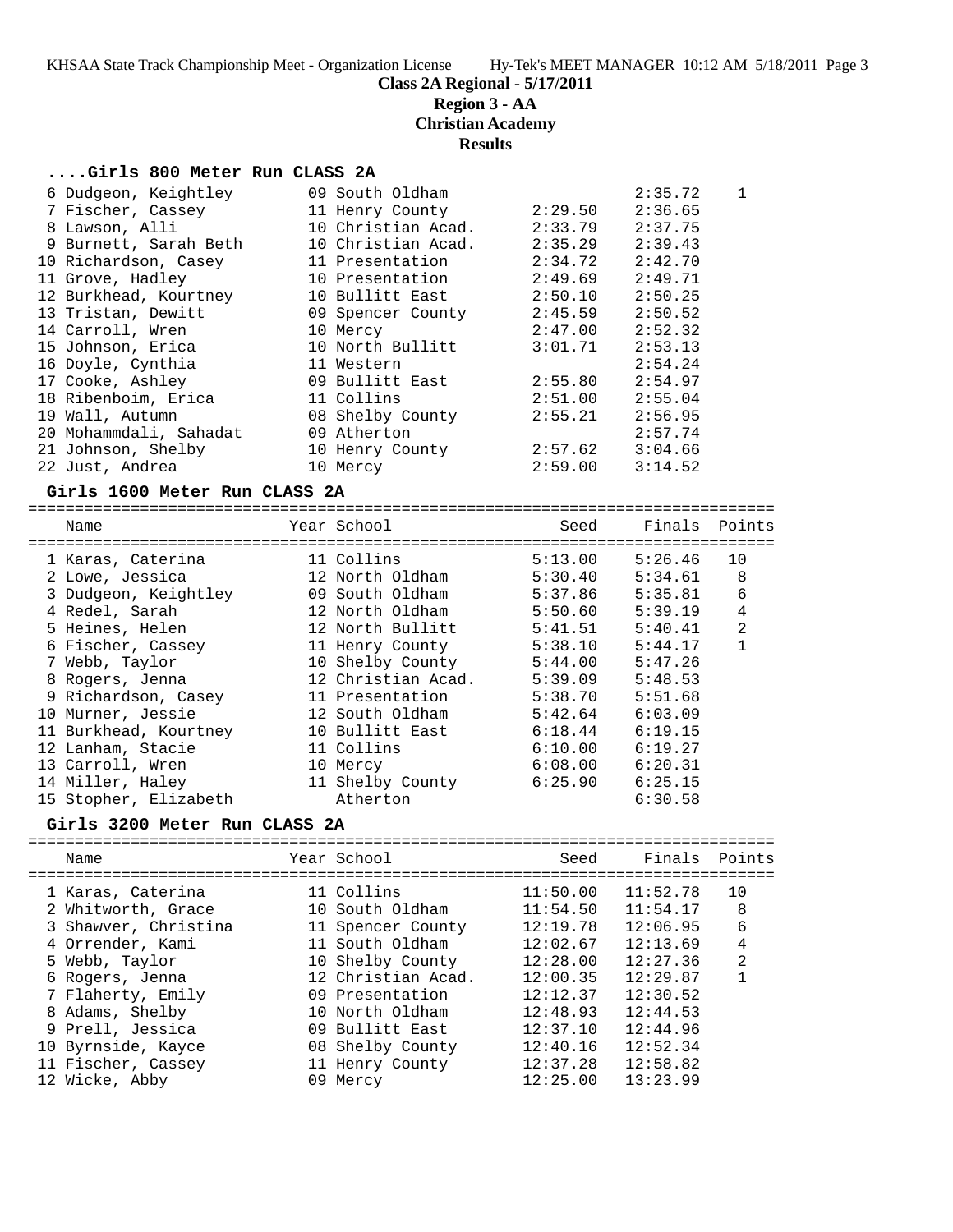**Class 2A Regional - 5/17/2011**

**Region 3 - AA**

**Christian Academy**

**Results**

| Girls 3200 Meter Run CLASS 2A    |                           |          |          |              |
|----------------------------------|---------------------------|----------|----------|--------------|
| 13 Wattley, Kasey                | 12 North Oldham           | 13:22.67 | 13:28.02 |              |
| 14 Herd, Caty                    | 11 Christian Acad.        | 13:52.24 | 13:39.45 |              |
| 15 Sharber, Tiffany              | 12 Collins                | 13:50.00 | 14:18.52 |              |
| Girls 100 Meter Hurdles CLASS 2A |                           |          |          |              |
| Name                             | Year School               | Seed     | Finals   | Points       |
|                                  |                           |          |          |              |
| 1 Heyward, Madison               | 11 Atherton               |          | 17.94    | 2            |
| 2 Johnson, Taylor                | 09 North Bullitt          | 21.25    | 20.12    |              |
| Section<br>2                     |                           |          |          |              |
| 1 Franzcek, Lana                 | 12 Christian Acad.        | 19.88    | 19.60    |              |
| 2 Johnson, Yvonne                | 10 South Oldham           | 20.32    | 19.71    |              |
| 3 Botkins, Tiller                | 11 Shelby County          | 19.26    | 19.73    |              |
| 4 Boyd, Alexia                   | 8 Moore                   | 20.28    | 20.25    |              |
| 5 Jacobs, Alysha                 | 10 North Bullitt          | 20.50    | 20.46    |              |
| Section 3                        |                           |          |          |              |
| 1 Spalding, Maya                 | 10 Central                | 15.59    | 15.72    | 10           |
| 2 Brown, Brianne                 | 10 North Oldham           | 15.87    | 15.95    | 8            |
| 3 Forrest, Kayla                 | 12 Central                | 16.49    | 16.45    | 6            |
| 4 Walker, Jessica                | 10 Mercy                  | 17.55    | 17.60    | 4            |
| 5 Schwartz, Lisa                 | 10 Presentation           | 17.88    | 17.99    | $\mathbf{1}$ |
| 6 Crawford, Destany              | 08 Henry County           | 18.39    | 19.19    |              |
| 7 Sipe, Tessa                    | 09 Christian Acad.        | 18.61    | 19.77    |              |
| 8 Garner, Hannah                 | 11 Collins                | 19.00    | 20.09    |              |
| Girls 300 Meter Hurdles CLASS 2A |                           |          |          |              |
| Name                             | Year School               | Seed     | Finals   | Points       |
|                                  |                           |          |          |              |
| Section 1                        |                           |          |          |              |
| 1 Heyward, Madison               | 11 Atherton               |          | 54.33    |              |
| 2 Gregory, Adrian                | 10 Spencer County 1:00.50 |          | 58.74    |              |
| Section 2                        |                           |          |          |              |
| 1 Johnson, Yvonne                | 10 South Oldham           | 56.04    | 55.86    |              |
| 2 Sipe, Tessa                    | 09 Christian Acad.        | 55.99    | 56.75    |              |
| 3 Boyd, Alexia                   | 8 Moore                   | 55.89    | 56.88    |              |
| 4 Fischer, Cathryn               | 09 Henry County           | 55.34    | 56.89    |              |
| 5 Catlett, Shelby                | 10 Mercy                  | 55.30    | 59.93    |              |
| Section 3                        |                           |          |          |              |
| 1 Spalding, Maya                 | 10 Central                | 47.50    | 49.48    | 10           |
| 2 Gibson, Lucy                   | 12 North Oldham           | 49.92    | 49.98    | 8            |
| 3 Gore, Cha'Niquia               | 12 Central                | 49.55    | 53.09    | 6            |
| 4 Schwartz, Lisa                 | 10 Presentation           | 52.26    | 53.48    | 4            |
| 5 Serey, Allie                   | 11 North Oldham           | 53.65    | 54.17    | $\sqrt{2}$   |
| 6 Botkins, Tiller                | 11 Shelby County          | 53.88    | 54.30    | $\mathbf{1}$ |
| 7 Jacobs, Alysha                 | 10 North Bullitt          | 54.06    | 54.85    |              |
| 8 Bowling, Tara                  | 10 Presentation           | 54.00    | 56.63    |              |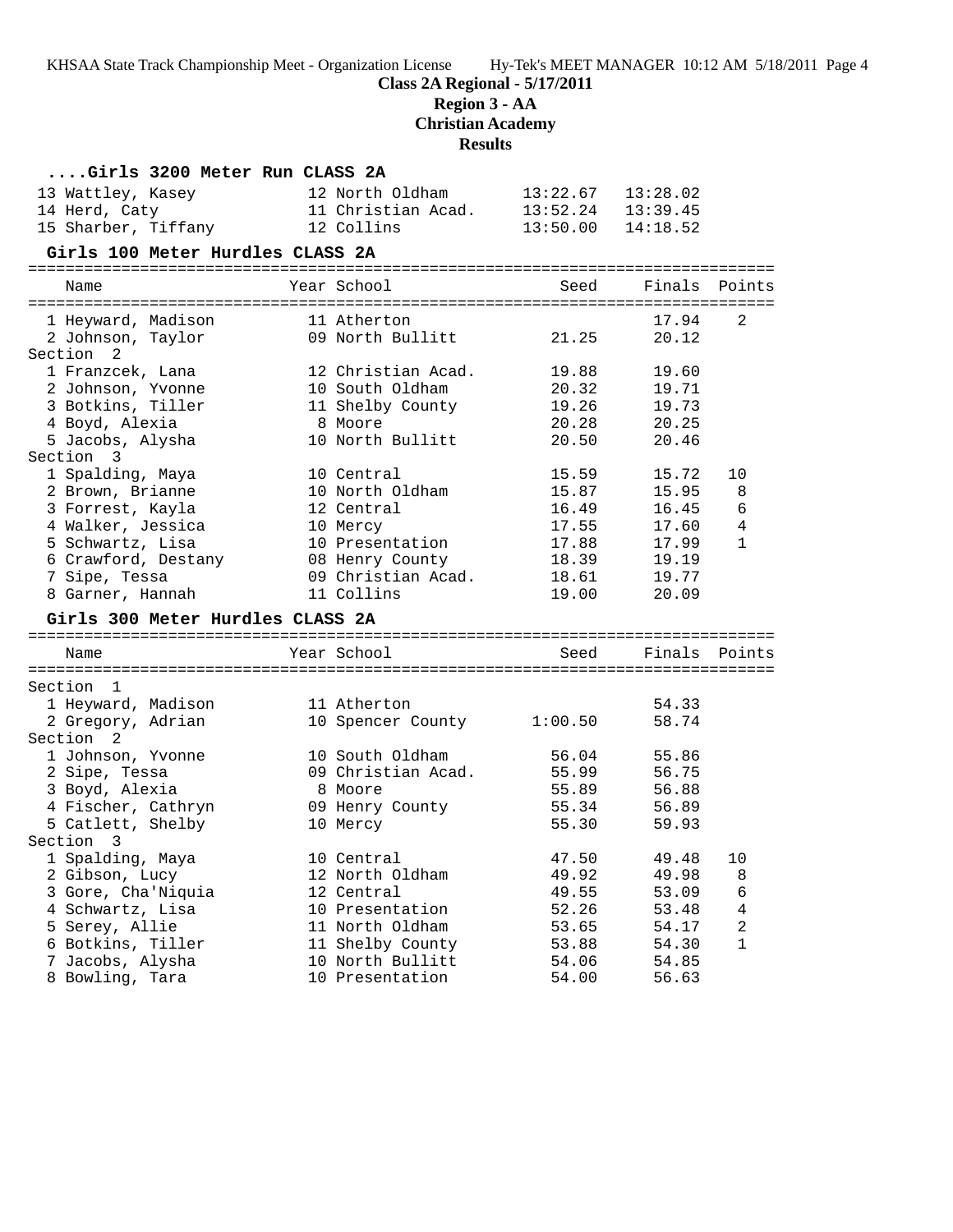**Region 3 - AA**

**Christian Academy**

**Results**

#### **Girls 4x100 Meter Relay CLASS 2A**

|         | ======================<br>School               |    | Seed                       | Finals | Points |
|---------|------------------------------------------------|----|----------------------------|--------|--------|
| Section | $\mathbf{1}$                                   |    |                            |        |        |
|         | 1 Atherton                                     |    |                            | 57.01  |        |
|         | 1) Abarra, Isabel 11                           |    | 2) Harrison, Mackenzie 11  |        |        |
|         | 3) Reeves, Renel 10                            |    | 4) Taylor, Latocsha 10     |        |        |
|         | 5) Bell, Sydney 11                             |    | 6) Jones, Jessica 10       |        |        |
|         | 7) Pizarro, Alex 12                            |    | 8) Wheat, Denesha 11       |        |        |
|         | 2 South Oldham                                 |    | 55.27                      | 57.57  |        |
|         | 1) Brown, Shelby 09                            |    | 2) Byars, Raven 09         |        |        |
|         | 3) Camp, Arionna 09                            |    | 4) Schmidt, Hannah 11      |        |        |
|         | 5) Gill, Alexis 10                             |    | 6) Houchens, Felicia 10    |        |        |
|         | 7) Cassel, Lauren 11                           |    | 8) Ellis, Hannah 12        |        |        |
|         | 3 North Bullitt                                |    | 58.00                      | 59.26  |        |
|         | 1) Amburgey, Jade 11                           |    | 2) Glenn, Jamie 10         |        |        |
|         | 3) Haycraft, Madison 12                        |    | 4) Montgomery, Caitlin 10  |        |        |
|         | 5) Johnson, Taylor 09                          |    | 6) McCoy, Kasey 10         |        |        |
|         | 7) Lloyd, Torrie 10                            |    | 8) Capps, Sidney 10        |        |        |
|         | 4 Mercy                                        |    | 56.80                      | 59.90  |        |
|         | 1) Young, Kristen 10                           |    | 2) Walker, Jessica 10      |        |        |
|         | 3) Gemmer, Sabrina 10                          |    | 4) Kamber, Mary 10         |        |        |
|         | 5) Bradford, Lauren 12<br>Section <sub>2</sub> |    | 6) Boston, Emily 09        |        |        |
|         | 1 Central                                      |    | 51.15                      | 52.53  | 10     |
|         | 1) Henry, Chantel 12                           |    | 2) Carney, Cheyney 09      |        |        |
|         | 3) Starnes, Demondrea 10                       |    | 4) Gore, Cha'Niquia 12     |        |        |
|         | 5) Clark, Sidney 09                            |    | 6) Camara, Husanta 09      |        |        |
|         | 7) Talbott, Erica 10                           | 8) |                            |        |        |
|         | 2 North Oldham                                 |    | 52.61                      | 53.22  | 8      |
|         | 1) Brown, Brianne 10                           |    | 2) Didier, Erin 09         |        |        |
|         | 3) Kincaid, Justine 10                         |    | 4) Gibson, Lucy 12         |        |        |
|         | 5) Gray, Lindsay 10                            |    | 6) Andres, Jessica 12      |        |        |
|         | 7) Gray, Hannah 11                             |    | 8) Morsman, Emily 09       |        |        |
|         | 3 Jeffersontown                                |    | 52.57                      | 53.26  | 6      |
|         | 1) Boyd, Ashley 11                             |    | 2) Chappell, Shamyra 09    |        |        |
|         | 3) Thomas, jikala 10                           |    | 4) McCann, Madaline 12     |        |        |
|         | 5) Salias, Clarisa 09                          |    | 6) Johnson, Ayanni 11      |        |        |
|         | 4 Christian Academy-Louisville                 |    | 53.34                      | 54.04  | 4      |
|         | 1) Franzcek, Lana 12                           |    | 2) Davis, Allie 09         |        |        |
|         | 3) Rose, Abigail 09                            |    | 4) Raque, Paige 12         |        |        |
|         | 5) Evans, Madison 11                           |    | 6) Enyeart, Katelyn 09     |        |        |
|         | 7) Weedman, Sarah 09                           |    | 8) Noblitt, Lauren 11      |        |        |
|         | 5 Martha Layne Collins                         |    | 55.06                      | 56.02  | 2      |
|         | 1) Erhard, Sarah 08                            |    | 2) Garner, Hannah 11       |        |        |
|         | 3) Pratt, Brandi 08                            |    | 4) Cardwell, Leeara 11     |        |        |
|         | 6 Presentation                                 |    | 54.14                      | 56.04  | 1      |
|         | 1) Schwartz, Lisa 10                           |    | 2) U'Sellis, Lauren 10     |        |        |
|         | 3) Bowling, Tara 10                            |    | 4) Throckmorton, Rachel 10 |        |        |
|         | 5) Mock, Chamaya 09                            |    | 6) Degner, Meredith 10     |        |        |
|         | 7) Senn, Maragaret 12                          |    | 8) Selent, Shelby 10       |        |        |
|         | 7 Shelby County                                |    | 54.37                      | 56.26  |        |
|         | 1) Botkins, Tiller 11                          |    | 2) Cleary, Sandra 10       |        |        |
|         | 3) Patterson, Alex 11                          |    | 4) Siegel, Abby 10         |        |        |
|         | 5) Mills, Cali 08                              | 6) |                            |        |        |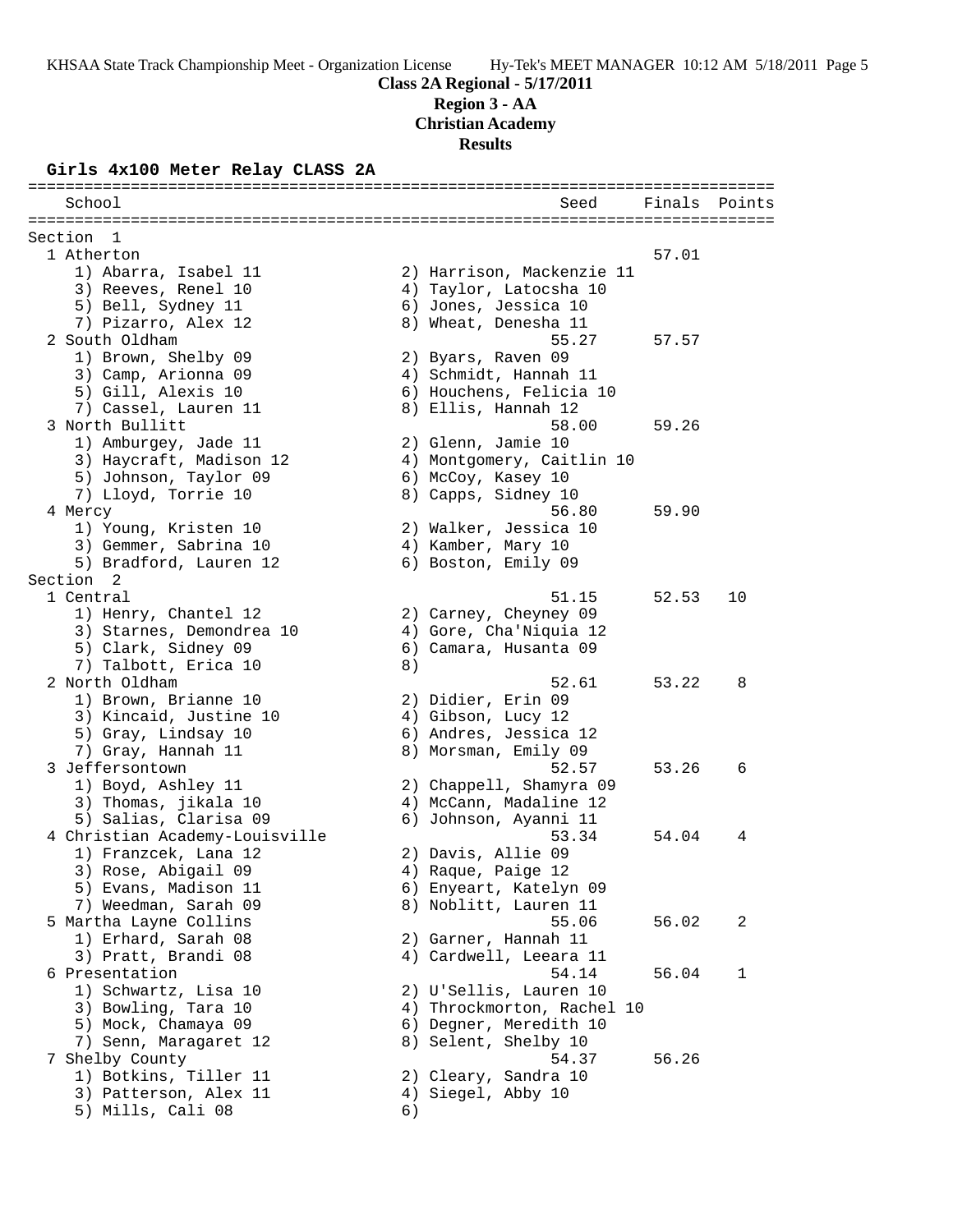#### **Region 3 - AA**

**Christian Academy**

#### **Results**

**....Girls 4x100 Meter Relay CLASS 2A** 8 Western 53.44 1:08.63 1) Smith, Chantel 12 2) Hargrove, Kadeesha 11 3) Key, Bridget 11 (4) Lowe, Carmen 11 5) Andrew, Mykell 09 6) Covington, Todnishia 10 **Girls 4x200 Meter Relay CLASS 2A** ================================================================================ School Seed Finals Points ================================================================================ Section 1 1 Mercy 1:58.90 1:58.84 1) Collard, Haley 10 2) Boston, Emily 09 3) Hackbarth, Maleena 12 4) Gemmer, Sabrina 10 5) Young, Kristen 10 (6) Clark, Sara 12 7) Walker, Jessica 10 8) 2 Atherton 2:00.70 1) Taylor, Latocsha 10 2) Jones, Jessica 10 3) Reeves, Renel 10 4) Abarra, Isabel 11 5) Bell, Sydney 11 6) Harrison, Mackenzie 11 7) Wheat, Denesha 11 8) Pizarro, Alex 12 3 Henry County 2:02.94 2:05.25 1) Getz, Chelsey 10 2) Lay, Shannah 10 3) Johnson, Shelby 10 4) Crawford, Destany 08 5) Miller, Morgan 08 6) Perry, Emily 07 4 Presentation 2:01.43 2:24.58 1) Senn, Maragaret 12  $\hspace{1.6cm}$  2) Ballard, Catie 10 3) Grissom, Katie 10 4) James, Victoria 12 5) Beeler, Bailey 10 (6) Bowling, Tara 10 7) Degner, Meredith 10 8) Selent, Shelby 10 -- South Oldham 2:02.58 DQ out of exchange 1) Gill, Alexis 10 2) Houchens, Felicia 10 3) Moore, Lauren 11 4) Sherwood, Megan 10 5) Schmidt, Hannah 11 6) Ellis, Hannah 12 7) Cassel, Lauren 11 and 8) Camp, Arionna 09 Section 2 1 Central 1:45.87 1:51.03 10 1) Henry, Chantel 12 2) Starnes, Demondrea 10 3) Berry, Dazha 09 4) Carney, Cheyney 09 5) Clark, Sidney 09 6) Camara, Husanta 09 7) Talbott, Erica 10 and 8) Payne, Brooke 09 2 North Oldham 1:52.82 1:52.81 8 1) Andres, Jessica 12 2) Didier, Erin 09 3) Kincaid, Justine 10 (4) Gibson, Lucy 12 5) Gray, Hannah 11 6) Belknap, Abby 10 7) Gray, Lindsay 10 8) Serey, Allie 11 3 Jeffersontown 1:54.00 1:53.17 6 1) Boyd, Ashley 11 2) Chappell, Shamyra 09 3) Johnson, Ayanni 11 4) McCann, Madaline 12 5) Owens, Krissy 09 6) Salias, Clarisa 09 7) Thomas, jikala 10 8) Webster, Daezha 09 4 Western 1:52.24 1:53.50 4 1) Andrew, Mykell 09 2) Hargrove, Kadeesha 11 3) Smith, Chantel 12 4) Covington, Todnishia 10 5) Key, Bridget 11 6) Lowe, Carmen 11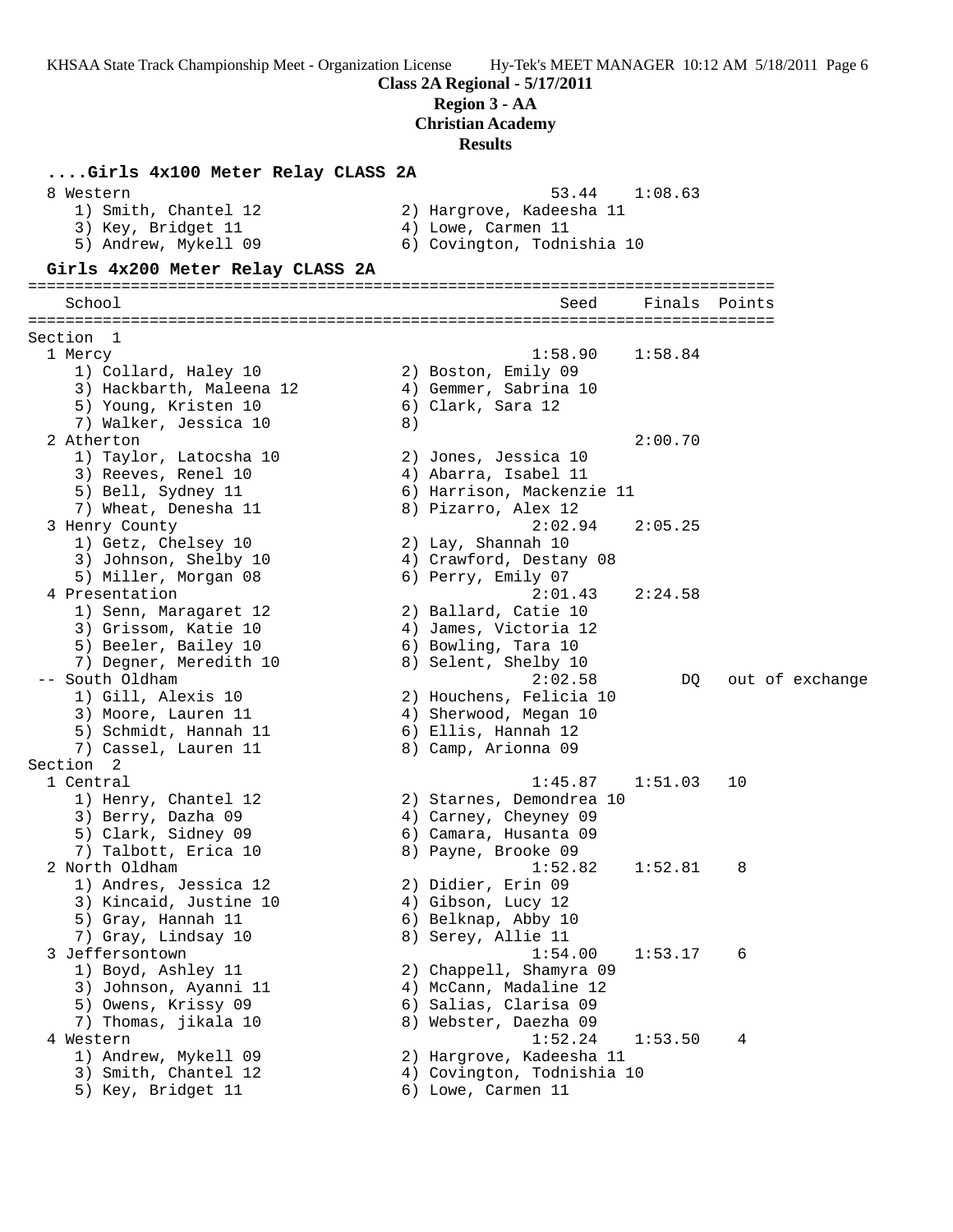**Class 2A Regional - 5/17/2011**

#### **Region 3 - AA**

**Christian Academy**

#### **Results**

#### **....Girls 4x200 Meter Relay CLASS 2A**

| 5 Christian Academy-Louisville | 1:54.48<br>1:55.41        | $\mathcal{L}$ |
|--------------------------------|---------------------------|---------------|
| 1) Franzcek, Lana 12           | 2) Davis, Allie 09        |               |
| 3) Rose, Abigail 09            | 4) Raque, Paige 12        |               |
| 5) Evans, Madison 11           | 6) Burnett, Sarah Beth 10 |               |
| 7) Busse, Erika 10             | 8) Noblitt, Lauren 11     |               |
| 6 Shelby County                | $1:55.85$ $1:56.48$       | $\mathbf{1}$  |
| 1) Botkins, Tiller 11          | 2) Cleary, Sandra 10      |               |
| 3) Siegel, Abby 10             | 4) Patterson, Alex 11     |               |
| 5) Mills, Cali 08              | 6)                        |               |
| 7 Martha Layne Collins         | 1:58.03<br>1:56.00        |               |
| 1) Erhard, Sarah 08            | 2) Garner, Hannah 11      |               |
| 3) Pratt, Brandi 08            | 4) Cardwell, Leeara 11    |               |
| 8 North Bullitt                | $1:58.88$ $2:08.17$       |               |
| 1) Amburgey, Jade 11           | 2) Glenn, Jamie 10        |               |
| 3) Haycraft, Madison 12        | 4) Johnson, Taylor 09     |               |
| 5) McCoy, Kasey 10             | 6) Lloyd, Torrie 10       |               |
| 7) Hughes, Alexa 11            | 8) Grau, Elizabeth 09     |               |
|                                |                           |               |

#### **Girls 4x400 Meter Relay CLASS 2A**

================================================================================ School Seed Finals Points ================================================================================ Section 1 1 Mercy 4:45.00 4:41.59 1) Hackbarth, Maleena 12 2) Boston, Emily 09 3) Collard, Haley 10 4) Gemmer, Sabrina 10 5) Young, Kristen 10 6) Catlett, Shelby 10 7) Clark, Sara 12 (8) 2 Bullitt East 4:51.76 5:08.58 1) Burkhead, Kourtney 10 2) Cooke, Ashley 09 3) Link, Hannah 10 4) Wilson, Hannah 10 5) Marksbury, Emily 10 6) 7) Prell, Jessica 09 8) 3 Jeffersontown 5:08.10 5:29.85 1) Carter, Ashlei 10 2) Coleman, Amber 09 3) Webster, Daezha 09 4) Owens, Krissy 09 5) Salias, Clarisa 09 6) Newberry, Abriel 09 Section 2 1 Central 4:06.27 4:14.21 10 1) Henry, Chantel 12 2) Berry, Dazha 09 3) Gibson, Asia 10 (4) Spalding, Maya 10 5) Forrest, Kayla 12 6) Gore, Cha'Niquia 12 2 North Oldham 4:16.80 4:17.43 8 1) Gibson, Lucy 12 2) Andres, Jessica 12 3) Belknap, Abby 10 (4) Didier, Erin 09 5) Gray, Hannah 11 6) Hall, Ally 10 7) Redel, Sarah 12 8) Kincaid, Justine 10 3 South Oldham 4:28.41 4:22.99 6 1) Ellis, Hannah 12 2) Gill, Alexis 10 3) Sherwood, Megan 10 4) Houchens, Felicia 10 5) Murner, Jessie 12 6) Dudgeon, Keightley 09 7) Schmidt, Hannah 11 and 8) Moore, Lauren 11 4 Christian Academy-Louisville 4:27.23 4:32.08 4 1) Busse, Erika 10 2) Franzcek, Lana 12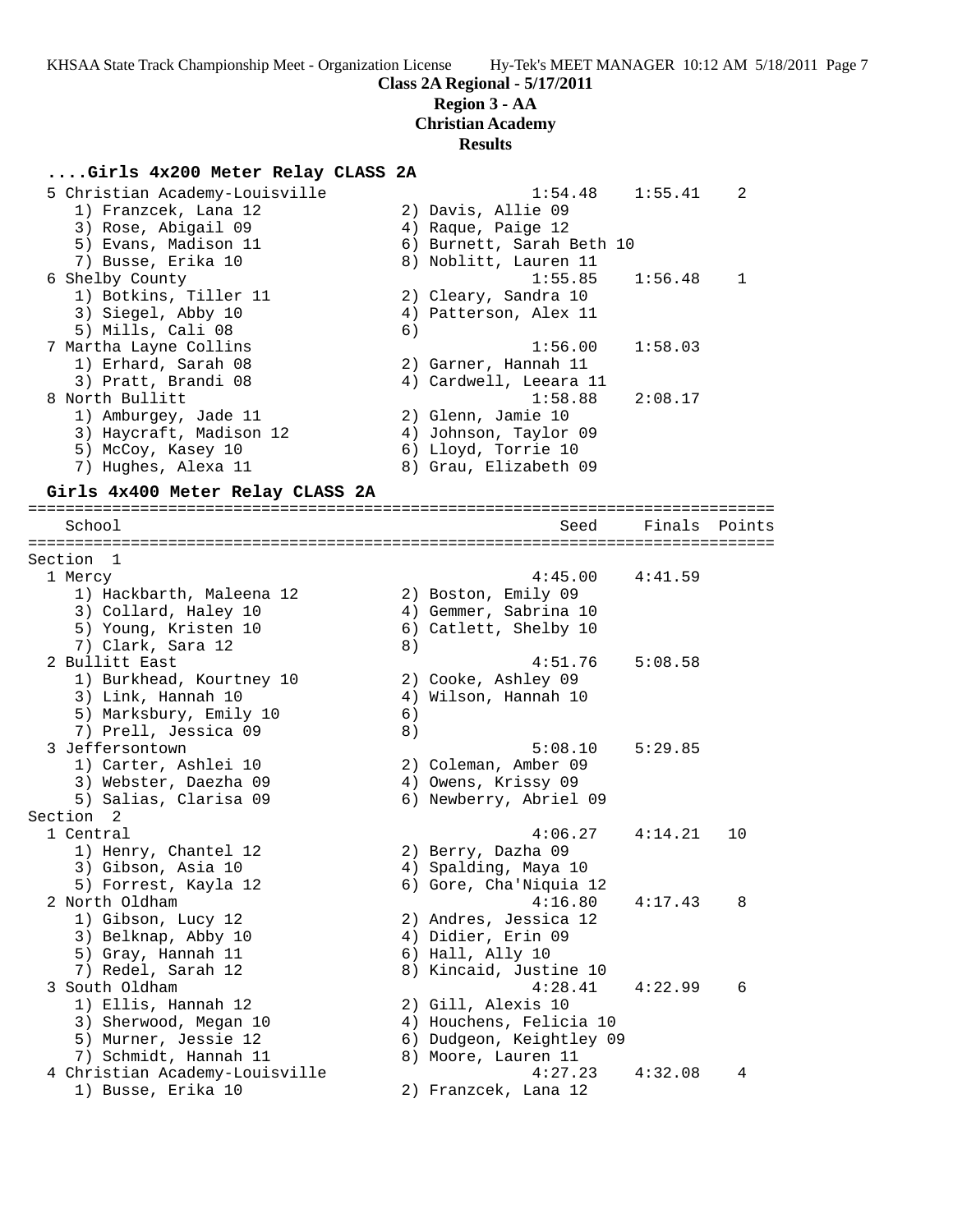**Class 2A Regional - 5/17/2011**

# **Region 3 - AA**

**Christian Academy**

# **Results**

# **....Girls 4x400 Meter Relay CLASS 2A**

| 3) Burnett, Sarah Beth 10<br>5) Noblitt, Lauren 11                    |    | 4) Lawson, Alli 10<br>6) Rose, Abigail 09<br>8) Evans, Madison 11       |          |        |
|-----------------------------------------------------------------------|----|-------------------------------------------------------------------------|----------|--------|
| 7) Raque, Paige 12<br>5 North Bullitt<br>1) Grau, Elizabeth 09        |    | 4:22.23<br>2) Heines, Helen 12                                          | 4:33.35  | 2      |
| 3) Hughes, Alexa 11<br>5) Collins, Gentry 12<br>7) Harris, Natasha 10 |    | 4) Slayton, Chelsey 09<br>6) Jacobs, Alysha 10<br>8) Bloom, Courtney 09 |          |        |
| 6 Western                                                             |    | 4:31.84                                                                 | 4:40.42  | 1      |
| 1) Covington, Todnishia 10<br>3) Smith, Chantel 12                    |    | 2) Hargrove, Kadeesha 11<br>4) Andrew, Mykell 09                        |          |        |
| 5) Doyle, Cynthia 11<br>7 Presentation                                |    | 6) Lowe, Carmen 11<br>4:44.36                                           | 4:41.99  |        |
| 1) Throckmorton, Rachel 10                                            |    | 2) Bowling, Tara 10                                                     |          |        |
| 3) U'Sellis, Lauren 10                                                |    | 4) Richardson, Casey 11                                                 |          |        |
| 5) Grove, Hadley 10                                                   |    | 6) Schwartz, Lisa 10                                                    |          |        |
| 7) Degner, Meredith 10                                                |    | 8) Selent, Shelby 10                                                    |          |        |
| 8 Henry County<br>1) Getz, Chelsey 10                                 |    | 4:44.75<br>2) Perry, Emily 07                                           | 4:53.40  |        |
| 3) Miller, Morgan 08                                                  |    | 4) Johnson, Shelby 10                                                   |          |        |
| 5) Fischer, Cassey 11                                                 |    | 6) Fischer, Cathryn 09                                                  |          |        |
| Girls 4x800 Meter Relay CLASS 2A                                      |    |                                                                         |          |        |
| School                                                                |    | Seed                                                                    | Finals   | Points |
|                                                                       |    |                                                                         |          |        |
| Section 1<br>1 South Oldham                                           |    | 10:02.58                                                                | 10:00.38 | 10     |
| 1) Dudgeon, Keightley 09                                              |    | 2) Orrender, Kami 11                                                    |          |        |
| 3) Murner, Jessie 12                                                  |    | 4) Ellis, Hannah 12                                                     |          |        |
| 5) Moore, Lauren 11                                                   |    | 6) Profancik, Christen 12                                               |          |        |
| 7) Sherwood, Megan 10                                                 |    | 8) Whitworth, Grace 10                                                  |          |        |
| 2 North Oldham                                                        |    | 10:06.47                                                                | 10:01.64 | 8      |
| 1) Hall, Ally 10                                                      |    | 2) Gray, Hannah 11                                                      |          |        |
| 3) Lowe, Jessica 12                                                   |    | 4) Redel, Sarah 12                                                      |          |        |
| 5) Workman, Morgan 09<br>7) Adams, Shelby 10                          |    | 6) Wattley, Kasey 12<br>8) Adams, Taylor 09                             |          |        |
| 3 Christian Academy-Louisville                                        |    | 10:32.04                                                                | 10:37.08 | 6      |
| 1) Busse, Erika 10                                                    |    | 2) Burnett, Sarah Beth 10                                               |          |        |
| 3) Herd, Caty 11                                                      |    | 4) Lawson, Alli 10                                                      |          |        |
| 5) Noblitt, Lauren 11                                                 |    | 6) Rogers, Jenna 12                                                     |          |        |
| 7) McKinley, Rachel 11                                                |    | 8) Franzcek, Lana 12                                                    |          |        |
| 4 Mercy                                                               |    | 10:54.00                                                                | 11:11.57 | 4      |
| 1)                                                                    |    | 2) Wicke, Abby 09                                                       |          |        |
| 3) Hackbarth, Maleena 12                                              |    | 4) Catlett, Shelby 10                                                   |          |        |
| 5) Carroll, Wren 10                                                   | 6) |                                                                         |          |        |
| 5 Martha Layne Collins                                                |    | 11:04.00                                                                | 11:26.63 | 2      |
| 1) Pratt, Brandi 08<br>3) Lanham, Stacie 11                           |    | 2) Ribenboim, Erica 11                                                  |          |        |
|                                                                       |    | 4) Miller, Lindsey 12                                                   |          |        |
|                                                                       |    |                                                                         |          |        |
| 5) Donovan, Hailey 11                                                 | 6) |                                                                         |          |        |
| 6 Shelby County                                                       |    | 11:33.80                                                                | 11:29.08 | 1      |
| 1) Byrnside, Kayce 08                                                 |    | 2) Wall, Autumn 08                                                      |          |        |
| 3) Mills, Cali 08<br>5) Miller, Haley 11                              | 6) | 4) Rood, Jordan 08                                                      |          |        |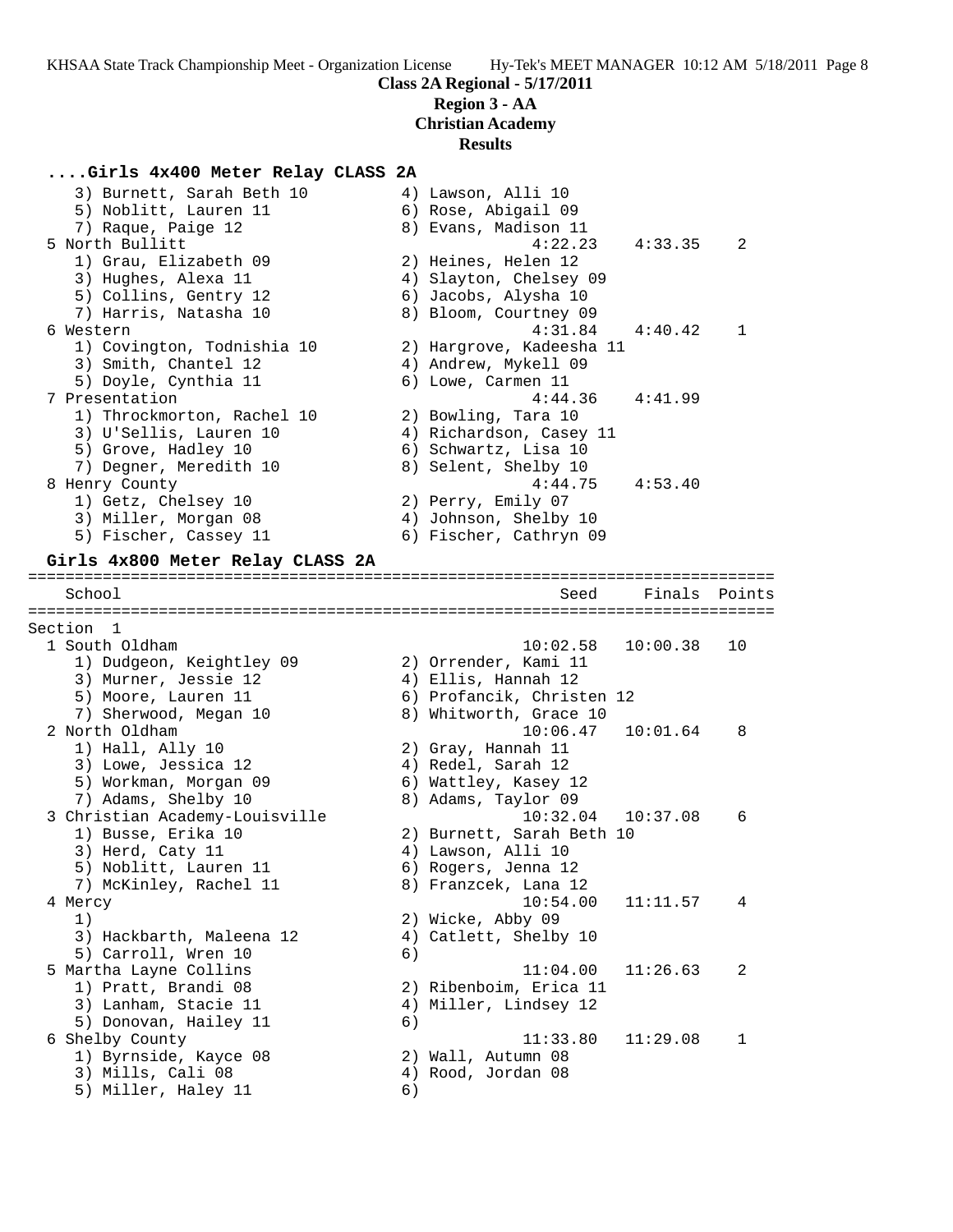**Class 2A Regional - 5/17/2011**

#### **Region 3 - AA**

**Christian Academy**

**Results**

#### **....Girls 4x800 Meter Relay CLASS 2A**

| 7 Atherton | 11:33.26 |
|------------|----------|
|            |          |

| 1) Stopher, Elizabeth     | 2) Macias, Andrea 09     |
|---------------------------|--------------------------|
| 3) Mohammdali, Sahadat 09 | 4) Maldonado, Lonrena 11 |
| 5) Schlueter, Katrina 10  | 6) Avila, Lizbeth 10     |
| 7) Pizarro, Alex 12       | 8) Mohammdali, Sadisa 10 |

#### **Boys 100 Meter Dash CLASS 2A**

================================================================================ Name Tear School Seed Finals Points ================================================================================ 1 Thomas, Shawn 11 Western 12.07 2 Cowgill, Tyler 10 Bullitt East 12.53 12.28 3 Tugbe, Augustine 6 Moore 12.40 13.04 Section 2 1 Gray, Michael 11 South Oldham 11.80 11.93 2 Boykin, Shawn 09 Spencer County 11.83 12.16 3 Hartlage, Justin 12 Henry County 11.94 12.22 4 Jacobsen, Justin 12 Bullitt East 12.39 12.34 Section 3 1 Manica, Chase 10 Shelby County 11.54 11.38 2 2 Hayes, Jaz 10 Central 11.31 11.38 1 3 Byar, BJ 11 South Oldham 11.39 11.70 4 Crawley, Cody 12 North Oldham 11.64 11.89 5 Floyd, Anthony 12 Jeffersontown 11.47 12.11 6 Seay, Brandon 10 Henry County 11.64 12.35 Section 4 1 Wales, Anthony 11 Central 11.18 11.11 10 2 Evans, Zach 11 North Oldham 11.04 11.15 8 3 Hodge, Cody 11 North Bullitt 11.24 11.28 6 4 Gipson, Demytrius 12 Jeffersontown 11.24 11.35 4 5 Ford, Brandon 11 Shelby County 11.14 11.42 6 McLean, Isaac 12 North Bullitt 11.24 11.54 7 Smith, Erico 12 Spencer County 11.08 11.63 8 Smalls, Mikal 12 Moore 11.14 11.88

#### **Boys 200 Meter Dash CLASS 2A**

| Name                | Year School       | Seed  | Finals Points |  |
|---------------------|-------------------|-------|---------------|--|
| Section 1           |                   |       |               |  |
| 1 Miller, Keith     | 11 Western        |       | 24.90         |  |
| 2 Johnson, Chris    | 11 Valley         |       | 25.17         |  |
| 3 Offut, Kevin      | 10 Valley         | 26.44 | 26.20         |  |
| 4 Smith, Tevin      | 09 Bullitt East   |       | 26.26         |  |
| Section 2           |                   |       |               |  |
| 1 Tanga, Stephon    | 12 Western        | 24.34 | 23.97         |  |
| 2 Smalls, Mikal     | 12 Moore          | 24.74 | 24.10         |  |
| 3 Boykin, Shawn     | 09 Spencer County | 24.94 | 25.08         |  |
| 4 Anderson, Stephen | 12 South Oldham   | 24.38 | 25.22         |  |
| 5 Hartlage, Justin  | 12 Henry County   | 24.38 | 25.47         |  |
| 6 Jones, Donte      | 11 Collins        | 24.79 | 25.78         |  |
| 7 Williams, Thomas  | 11 Henry County   | 25.56 | 26.38         |  |
| 8 Branham, Steffen  | 12 Bullitt East   | 25.76 | 27.10         |  |
| Section<br>-3       |                   |       |               |  |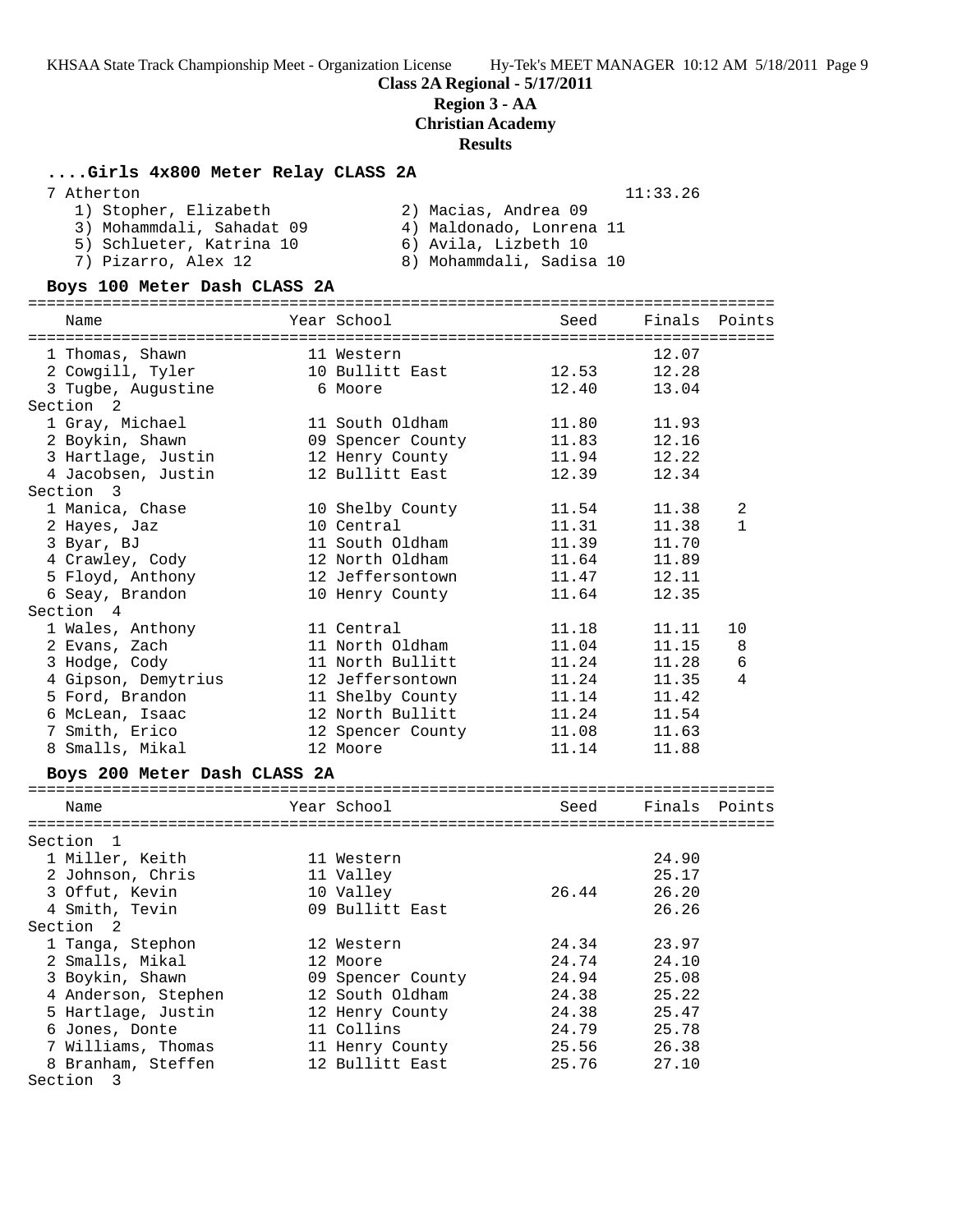**Class 2A Regional - 5/17/2011**

**Region 3 - AA**

**Christian Academy**

**Results**

| Boys 200 Meter Dash CLASS 2A |                                                  |         |               |                |
|------------------------------|--------------------------------------------------|---------|---------------|----------------|
| 1 Evans, Jake                | 10 North Oldham                                  | 23.63   | 23.93         |                |
| 2 Floyd, Anthony             | 12 Jeffersontown                                 | 24.02   | 24.88         |                |
| Section 4                    |                                                  |         |               |                |
| 1 Wales, Anthony             | 11 Central                                       | 22.87   | 22.35         | 10             |
| 2 Evans, Zach                | 11 North Oldham                                  | 22.22   | 22.88         | 8              |
| 3 Ford, Brandon              | 11 Shelby County                                 | 22.74   | 23.16         | 6              |
| 4 Thompson, Mike             | 11 South Oldham                                  | 23.16   | 23.27         | $\overline{4}$ |
| 5 Phillips, Tyler            | 12 Shelby County                                 | 23.24   | 23.36         | $\overline{a}$ |
| 6 Gipson, Demytrius          | 12 Jeffersontown                                 | 22.34   | 23.38         | $\mathbf{1}$   |
| 7 Hodge, Cody                | 11 North Bullitt                                 | 22.68   | 23.62         |                |
| 8 McLean, Isaac              | 12 North Bullitt                                 | 23.29   | 23.80         |                |
| Boys 400 Meter Dash CLASS 2A |                                                  |         |               |                |
| Name                         | Year School                                      | Seed    | Finals Points |                |
|                              |                                                  |         |               |                |
| Section <sub>2</sub>         |                                                  |         |               |                |
| 1 Mohammdali, Samim          | 11 Atherton                                      |         | 57.49         |                |
| 2 Escalano, Jose             | 11 Western                                       |         | 58.79         |                |
| 3 Williams, Mike             | 11 Spencer County                                | 58.63   | 59.50         |                |
| 4 Wade, Tristan              | 09 Bullitt East                                  | 58.50   | 1:00.36       |                |
| 5 Brumleve, Josh             | 09 Atherton                                      |         | 1:01.06       |                |
| 6 King, Dashane              | 09 Collins                                       | 59.09   | 1:01.44       |                |
| 7 Armstrong, Javon           | 11 Western                                       | 1:00.20 | 1:02.25       |                |
| 8 Thomas, Cortez             | 12 Valley                                        | 1:07.24 | 1:06.68       |                |
| Section 3                    |                                                  |         |               |                |
| 1 Reynolds, Stefan           | 12 Bullitt East                                  | 54.14   | 53.74         | 2              |
| 2 Whyte, Masia               | 09 Collins                                       | 57.00   | 59.82         |                |
| 3 Morris, Desmond            | 10 Shawnee                                       | 56.00   | 1:01.86       |                |
| Section 4                    |                                                  |         |               |                |
| 1 Wilder, Andrew             | 12 Christian Acad.                               | 50.83   | 51.54         | 10             |
| 2 Hayes, Jaz                 | 10 Central                                       | 50.30   | 52.02         | 8              |
| 3 Evans, Jake                | 10 North Oldham                                  | 51.84   | 52.43         | $\epsilon$     |
| 4 Steinfeld, Max             | 12 North Oldham                                  | 51.65   | 52.54         | $\overline{4}$ |
| 5 Thomas, Wyatt              | 11 Jeffersontown                                 | 53.03   | 56.13         | $\mathbf{1}$   |
| -- Egnor, Pat                | 10 North Bullitt                                 | 53.50   | FS            |                |
| -- Gipson, Demytrius         | 12 Jeffersontown                                 | 51.46   | DNF           |                |
| Boys 800 Meter Run CLASS 2A  |                                                  |         |               |                |
|                              |                                                  |         |               |                |
| Name                         | <b>Example 19 Year School Seed Finals Points</b> |         |               |                |
| Section 1                    |                                                  |         |               |                |
| 1 Rice, Jeremy               | 12 North Oldham                                  | 1:59.54 | 2:03.05       | 10             |
| 2 Faul, Leonard              | 10 South Oldham                                  | 1:59.80 | 2:04.39       | 8              |
| 3 Wiedemer, Kyle             | 12 South Oldham                                  | 2:01.40 | 2:06.79       | 6              |
| 4 Orange, Stuart             | 10 Shelby County                                 | 2:04.71 | 2:07.48       | 4              |
| 5 Smith, Thomas              | 11 Collins                                       | 2:05.40 | 2:08.51       | 2              |
| 6 Dowell, Micheal            | 11 North Bullitt                                 | 2:08.84 | 2:08.97       | $\mathbf{1}$   |
| 7 McWilliams, Troas          | 11 North Oldham                                  | 2:07.54 | 2:10.16       |                |
| 8 Allen, Nathan              | 12 Christian Acad.                               | 2:05.10 | 2:10.66       |                |
| 9 Atkins, Andrew             | 11 North Bullitt                                 | 2:11.65 | 2:13.13       |                |
| 10 Hawkins, Michael          | 10 Christian Acad.                               | 2:16.96 | 2:16.48       |                |
| 11 Heady, Myron              | 12 Western                                       | 2:14.00 | 2:16.78       |                |
|                              |                                                  |         |               |                |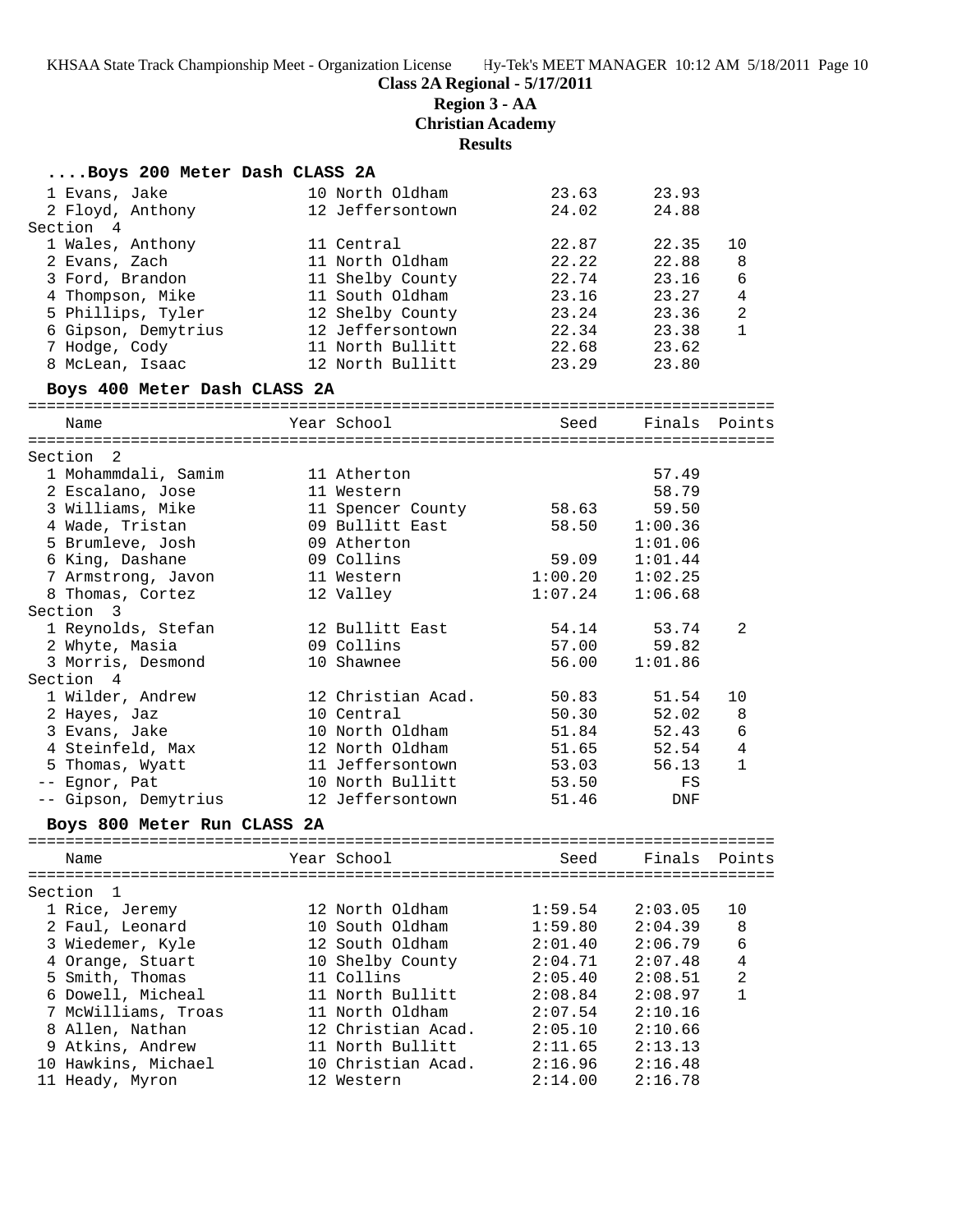**Class 2A Regional - 5/17/2011**

**Region 3 - AA**

**Christian Academy**

**Results**

#### **....Boys 800 Meter Run CLASS 2A**

| 12 Reed, Jacobi     | 11 Western      | 2:16.10 | 2:18.03 |
|---------------------|-----------------|---------|---------|
| 13 Petree, Matt     | 10 Henry County | 2:17.44 | 2:18.89 |
| 14 Mann, Jeston     | 08 Henry County | 2:18.48 | 2:19.17 |
| 15 Mayfield, Tom    | 09 Atherton     |         | 2:20.82 |
| 16 Lanci, Sal       | 09 Bullitt East | 2:30.18 | 2:30.50 |
| 17 Carter, Cameron  | 10 Bullitt East | 2:40.60 | 2:36.40 |
| 18 Rickert, Michael | 12 Moore        | 2:51.00 | 3:03.04 |

#### **Boys 1600 Meter Run CLASS 2A**

================================================================================ Name Year School Seed Finals Points ================================================================================ 1 Kleinjan, Cory 12 Spencer County 4:26.28 4:37.07 10 2 Phillips, Eric 12 Henry County 4:37.68 4:40.87 8 3 Pfeifer, Austin 12 South Oldham 4:33.99 4:41.56 6 4 Chappell, Caleb 11 South Oldham 4:43.05 4:42.08 4 5 Sanders, Taylor 11 North Oldham 4:38.04 4:44.24 2 6 Dowell, Micheal 11 North Bullitt 4:44.05 4:44.96 1 7 Folsom, Matthew 11 Collins 4:51.00 4:45.82 8 Fowler, Seth 11 North Oldham 4:50.15 4:49.47 9 Orange, Stuart 10 Shelby County 4:54.74 4:53.97 10 Hardin, Gary 12 North Bullitt 4:49.69 4:55.82 11 Abell, Drew 11 Spencer County 5:12.61 5:08.98 12 Petty, Nolan 10 Collins 5:11.00 5:15.03 13 Mayfield, Tom 09 Atherton 5:17.01 14 Palmer, David 12 Henry County 5:15.76 5:18.54 15 Holden, Hunter 12 Christian Acad. 4:59.98 5:20.83 16 Morris, Nick 09 Western 5:31.80 5:32.52 17 Willard, Nick 09 Atherton 5:33.40 18 Danzy, Steven 10 Central 5:30.00 5:34.34 19 Hull, Logan 10 Shelby County 5:34.00 5:38.30 20 Robinson, Rayshawn 10 Central 5:20.00 5:46.25 21 Yarbroughh, Zack 12 Western 5:25.01 5:50.79 22 Rickert, Michael 12 Moore 6:57.00 6:30.52

### **Boys 3200 Meter Run CLASS 2A**

| Name                  | Year School        | Seed     | Finals   | Points         |
|-----------------------|--------------------|----------|----------|----------------|
| 1 Kleinjan, Cory      | 12 Spencer County  | 9:58.06  | 9:52.25  | 10             |
| 2 Grandon, Colin      | 12 North Oldham    | 9:52.64  | 9:59.67  | 8              |
| 3 Pfeifer, Austin     | 12 South Oldham    | 10:10.37 | 10:01.52 | 6              |
| 4 Law, Jeff           | 12 South Oldham    | 9:58.03  | 10:08.16 | 4              |
| 5 Taglieri, Eric      | 11 North Oldham    | 10:16.34 | 10:23.35 | $\overline{2}$ |
| 6 Karnes, Tyler       | 12 Christian Acad. | 10:31.43 | 10:41.27 |                |
| 7 Phillips, Eric      | 12 Henry County    | 10:36.60 | 10:43.36 |                |
| 8 Folsom, Matthew     | 11 Collins         | 10:51.00 | 10:43.63 |                |
| 9 Downs, Justin       | 09 Collins         | 10:41.00 | 10:52.31 |                |
| 10 Barbagallo, Jordan | 09 Bullitt East    | 10:50.10 | 10:58.05 |                |
| 11 Harris, Niko       | 12 North Bullitt   | 11:22.50 | 11:16.68 |                |
| 12 Wiseheart, Brandon | 10 Bullitt East    | 11:11.10 | 11:35.24 |                |
| 13 Palmer, David      | 12 Henry County    | 11:29.63 | 11:41.08 |                |
| 14 Daugherty, Mason   | 08 Shelby County   | 12:39.31 | 13:27.86 |                |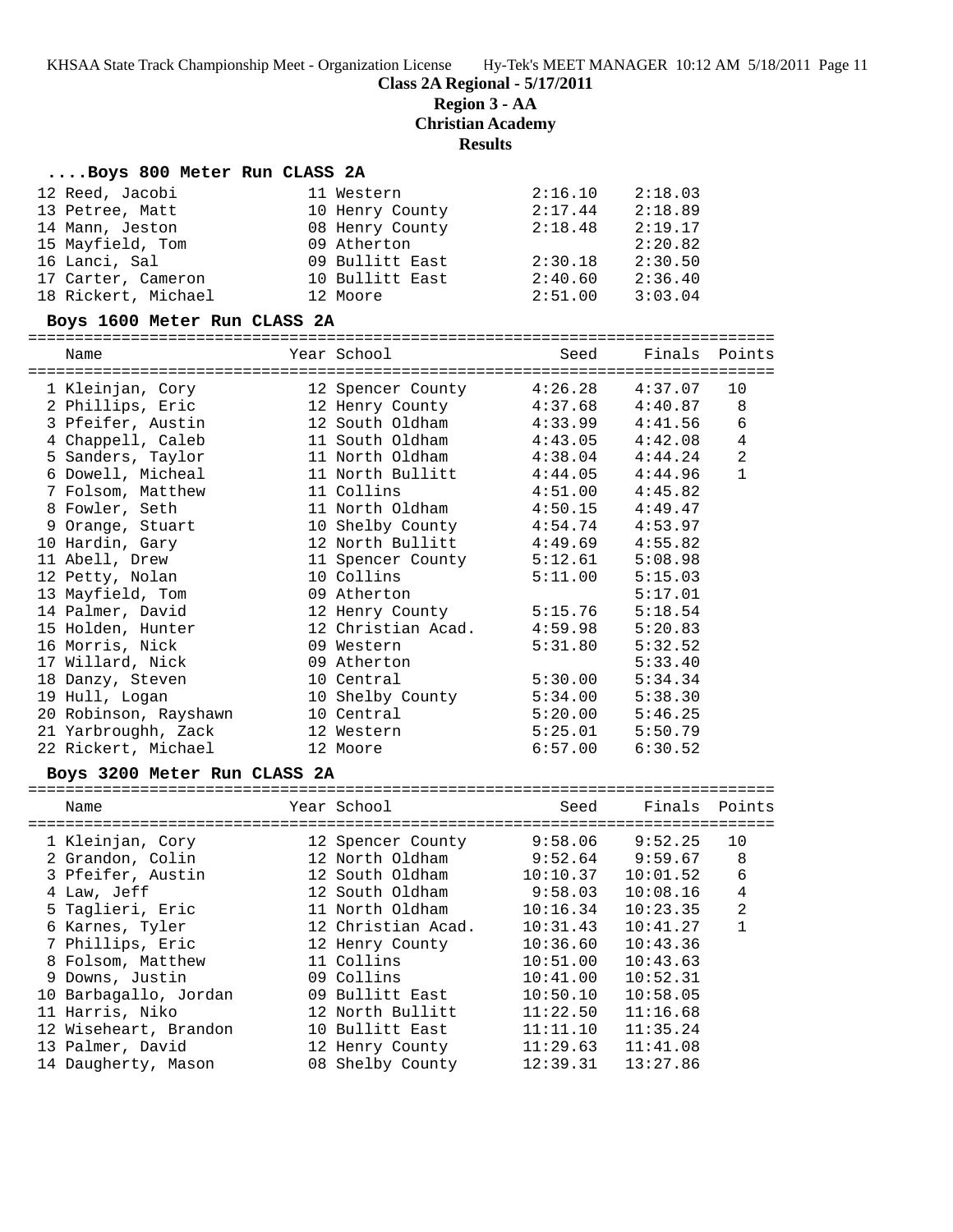**Region 3 - AA**

**Christian Academy**

# **Results**

**Boys 110 Meter Hurdles CLASS 2A**

| Name                            | Year School        |                        | Seed  | Finals Points |                |
|---------------------------------|--------------------|------------------------|-------|---------------|----------------|
|                                 |                    |                        |       |               |                |
| 1 Ware, Detrick                 | 10 Shawnee         |                        | 18.00 | 17.91         |                |
| 2 Menser, Keith                 | 10 South Oldham    |                        | 19.25 | 19.01         |                |
| 3 Dezarn, Tyler                 | 09 North Bullitt   |                        | 21.62 | 21.49         |                |
| -- Zimmerman, Andrew            | 10 North Oldham    |                        | 20.98 | FS            |                |
| Section 2                       |                    |                        |       |               |                |
| 1 Duvall, Jacob                 | 11 Bullitt East    |                        | 15.49 | 15.36         | 10             |
| 2 Scott, Keon                   | 12 Central         |                        | 15.30 | 15.63         | 8              |
| 3 Barry, Michael                | 10 Shelby County   |                        | 15.44 | 16.16         | 6              |
| 4 Johnson, Geron                | 11 Central         |                        | 16.60 | 16.39         | $\bf 4$        |
| 5 Pate, Chris                   | 11 North Bullitt   |                        | 16.48 | 16.47         | 2              |
| 6 Craig, Nelson                 | 12 Valley          |                        | 17.04 | 17.10         | $\mathbf{1}$   |
| 7 Shipley, Zach                 | 10 Shelby County   |                        | 16.50 | 17.15         |                |
| 8 Page, Lawson                  | 09 Collins         |                        | 18.00 | 19.02         |                |
| Boys 300 Meter Hurdles CLASS 2A |                    |                        |       |               |                |
| Name                            | Year School        |                        | Seed  | Finals Points |                |
|                                 |                    |                        |       |               |                |
| Section<br>- 1                  |                    |                        |       |               |                |
| 1 Donnaway, Decorwayn           | 11 Western         |                        | 48.60 | 50.45         |                |
| 2 Dezarn, Tyler                 | 09 North Bullitt   |                        | 51.41 | 51.13         |                |
| 3 Zimmerman, Andrew             | 10 North Oldham    |                        | 51.94 | 52.17         |                |
| 4 Wedge, Aaron                  | 12 Henry County    |                        | 51.46 | 52.19         |                |
| Section <sub>2</sub>            |                    |                        |       |               |                |
| 1 Craig, Nelson                 | 12 Valley          |                        | 45.14 | 44.12         | $\mathbf{1}$   |
| 2 Hardy, Keian                  | 11 Jeffersontown   |                        | 44.64 | 44.85         |                |
| 3 Todd, Darion                  | 11 South Oldham    |                        | 44.85 | 45.62         |                |
| 4 Menser, Keith                 | 10 South Oldham    |                        | 44.93 | 45.87         |                |
| 5 Page, Lawson                  | 09 Collins         |                        | 47.76 | 47.70         |                |
| 6 Wilson, Matthew               | 12 Christian Acad. |                        | 45.30 | 47.87         |                |
| 7 Ware, Detrick                 | 10 Shawnee         |                        | 48.00 | 52.13         |                |
| Section 3                       |                    |                        |       |               |                |
| 1 Scott, Keon                   | 12 Central         |                        | 39.81 | 39.83         | 10             |
| 2 Evans, Zach                   | 11 North Oldham    |                        | 38.97 | 39.94         | 8              |
| 3 Shipley, Zach                 | 10 Shelby County   |                        | 40.64 | 42.07         | 6              |
| 4 Pate, Chris                   | 11 North Bullitt   |                        | 42.65 | 42.88         | $\overline{4}$ |
| 5 Duvall, Jacob                 | 11 Bullitt East    |                        | 42.61 | 43.19         | $\overline{2}$ |
| 6 Page, Andrew                  | 11 Collins         |                        | 44.53 | 44.70         |                |
| 7 Johnson, Geron                | 11 Central         |                        | 43.33 | 44.77         |                |
| 8 Barry, Michael                | 10 Shelby County   |                        | 42.34 | 44.78         |                |
| Boys 4x100 Meter Relay CLASS 2A |                    |                        |       |               |                |
|                                 |                    |                        |       |               |                |
| School                          |                    |                        | Seed  | Finals Points |                |
|                                 |                    |                        |       |               |                |
| Section 1                       |                    |                        |       |               |                |
| 1 Atherton                      |                    |                        |       | 48.28         |                |
| 1) Vinson, Xavier 12            |                    | 2) Murray, Laronta 12  |       |               |                |
| 3) Mohammdali, Samim 11         |                    | 4) Allgeier, Jack 11   |       |               |                |
| 5) lacer-hallback, Breden 10    |                    | 6) Bencomo, Frank 09   |       |               |                |
| 2 Bullitt East                  |                    |                        | 48.00 | 49.04         |                |
| 1) Cowgill, Tyler 10            |                    | 2) Jacobsen, Justin 12 |       |               |                |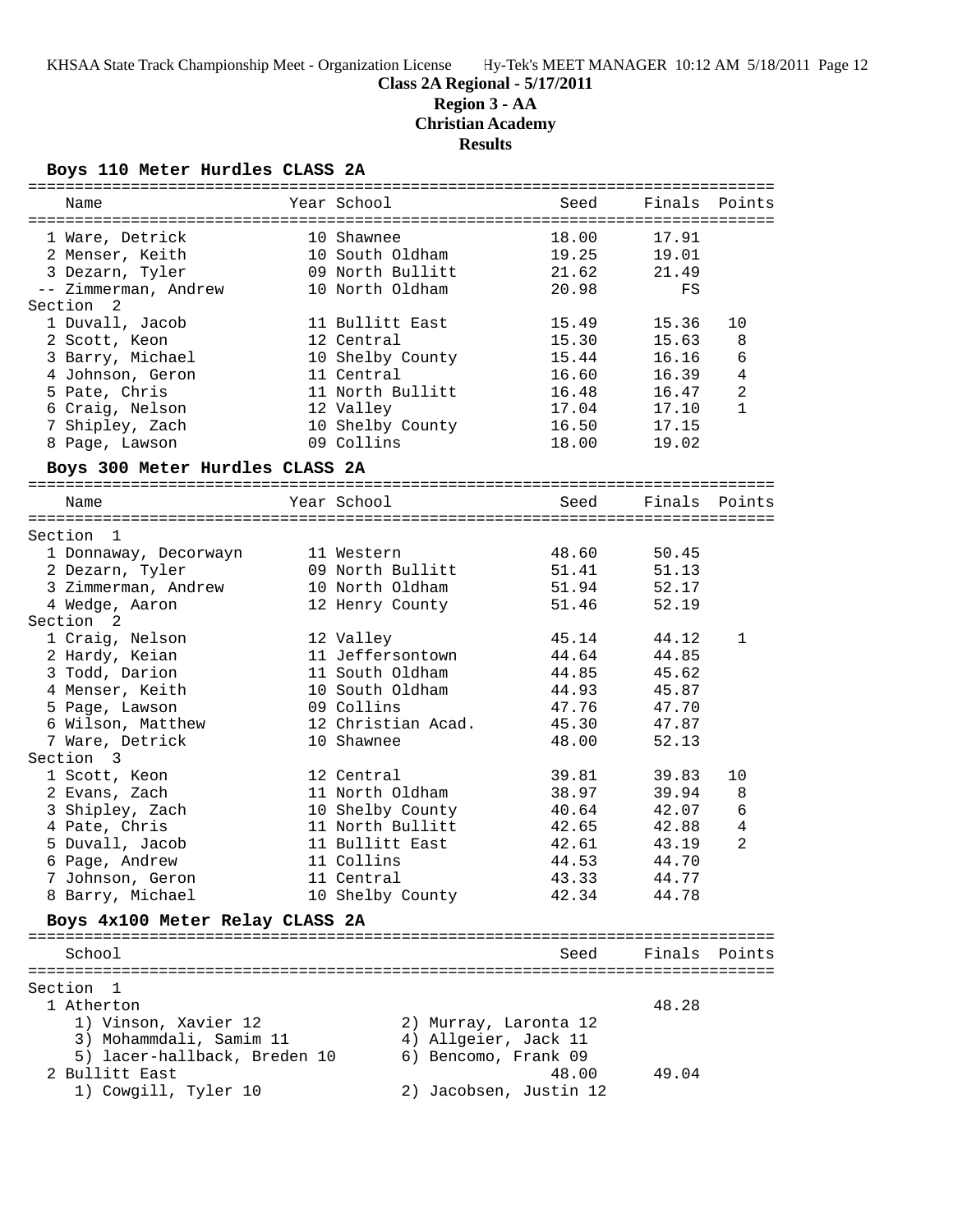# **Region 3 - AA**

**Christian Academy**

**Results**

# **....Boys 4x100 Meter Relay CLASS 2A**<br>3) Smith Tevin 09 4

| 3) Smith, Tevin 09<br>5) Higdon, Bradford 10 | 6) | 4) Branham, Steffen 12                           |         |        |
|----------------------------------------------|----|--------------------------------------------------|---------|--------|
| 3 Moore                                      |    | 47.67                                            | 49.19   |        |
| 1) Smalls, Mikal 12                          |    | 2) Thomas, Joseph 12                             |         |        |
| 3) Brown, Craig 12                           |    | 4) Tugbe, Augustine 6                            |         |        |
| 5) Thomas, Jeremiah 10                       |    | 6) Mitchell, Perry 9                             |         |        |
| Section 2                                    |    |                                                  |         |        |
| 1 Central                                    |    | 43.57                                            | 44.12   | 10     |
| 1) Scott, Keon 12                            |    | 2) Dunbar, Kevon 12                              |         |        |
| 3) Powell, Darren 09                         |    | 4) Wales, Anthony 11                             |         |        |
| 5) Johnson, Geron 11                         |    | 6) Hayes, Jaz 10                                 |         |        |
| 7) Hailey, Jajuan 09                         |    | 8) Gibbs, Tashon 09                              |         |        |
| 2 North Oldham                               |    | 44.11                                            | 44.61   | 8      |
| 1) Crawley, Austin 12                        |    | 2) Crawley, Cody 12                              |         |        |
| 3) Yanke, Carson 11                          |    | 4) Evans, Zach 11                                |         |        |
| 5) Yurt, Kevin 11                            |    | 6) Elbert, Cody 10                               |         |        |
| 7) Evans, Jake 10                            |    | 8) Steinfeld, Max 12                             |         |        |
| 3 South Oldham                               |    | 44.18                                            | 45.30   | 6      |
| 1) Byar, BJ 11                               |    | 2) Anderson, Stephen 12                          |         |        |
| 3) Gray, Michael 11                          |    | 4) Thompson, Mike 11                             |         |        |
| 5) Todd, Darion 11                           | 6) |                                                  |         |        |
|                                              |    | 44.69                                            | 45.63   | 4      |
| 4 Shelby County                              |    |                                                  |         |        |
| 1) Bailey, Zakk 11<br>3) Manica, Chase 10    |    | 2) Phillips, Tyler 12<br>4) Cottrell, Quinten 12 |         |        |
|                                              |    |                                                  |         |        |
| 5) Ford, Brandon 11                          |    | 6) Shipley, Zach 10                              |         |        |
| 7) Blake, Chris 11<br>5 North Bullitt        |    | 8) Lay, Taylor 11                                |         |        |
|                                              |    | 44.68                                            | 45.75   | 2      |
| 1) Miller, Keith 11                          |    | 2) Egnor, Pat 10                                 |         |        |
| 3) Hodge, Cody 11                            |    | 4) McLean, Isaac 12                              |         |        |
| 5) Crisp, Nick 11                            |    | 6) Hendrix, Bailey 09                            |         |        |
| 7) Pate, Chris 11                            |    | 8) Hardin, Gary 12                               |         |        |
| 6 Western                                    |    | 46.20                                            | 47.02   | 1      |
| 1) Thomas, Shawn 11                          |    | 2) Tanga, Stephon 12                             |         |        |
| 3) Miller, Keith 11                          |    | 4) Dorsey, Anthony 10                            |         |        |
| 5) Heady, Myron 12                           |    | 6) Reed, Jacobi 11                               |         |        |
| 7 Martha Layne Collins                       |    | 45.56                                            | 47.33   |        |
| 1) Brooks, Michael 11                        |    | 2) Basiliere, Trey 12                            |         |        |
| 3) Whyte, Masia 09                           |    | 4) Sames, Nathan 09                              |         |        |
| 5) Cresap, Branden 12                        | 6) |                                                  |         |        |
| 8 Christian Academy-Louisville               |    | 45.24                                            | 47.47   |        |
| 1) Crawford, Logan 12                        |    | 2) Gamble, Garrett 12                            |         |        |
| 3) Shelton, Adam 09                          |    | 4) Popovich, John 10                             |         |        |
| 5) Dixon, Ryan 11                            |    | 6) Wilder, Andrew 12                             |         |        |
| 7) Love, Caleb 12                            |    | 8) Allen, Jason 12                               |         |        |
| Boys 4x200 Meter Relay CLASS 2A              |    |                                                  |         |        |
|                                              |    |                                                  |         |        |
| School                                       |    | Seed                                             | Finals  | Points |
|                                              |    |                                                  |         |        |
| Section<br>-1<br>1 Atherton                  |    |                                                  | 1:40.49 |        |
| 1) Vinson, Xavier 12                         |    | 2) Murray, Laronta 12                            |         |        |
|                                              |    |                                                  |         |        |
| 3) Allgeier, Jack 11                         |    | 4) Mohammdali, Samim 11                          |         |        |
| 5) lacer-hallback, Breden 10                 |    | 6) Brumleve, Josh 09                             |         |        |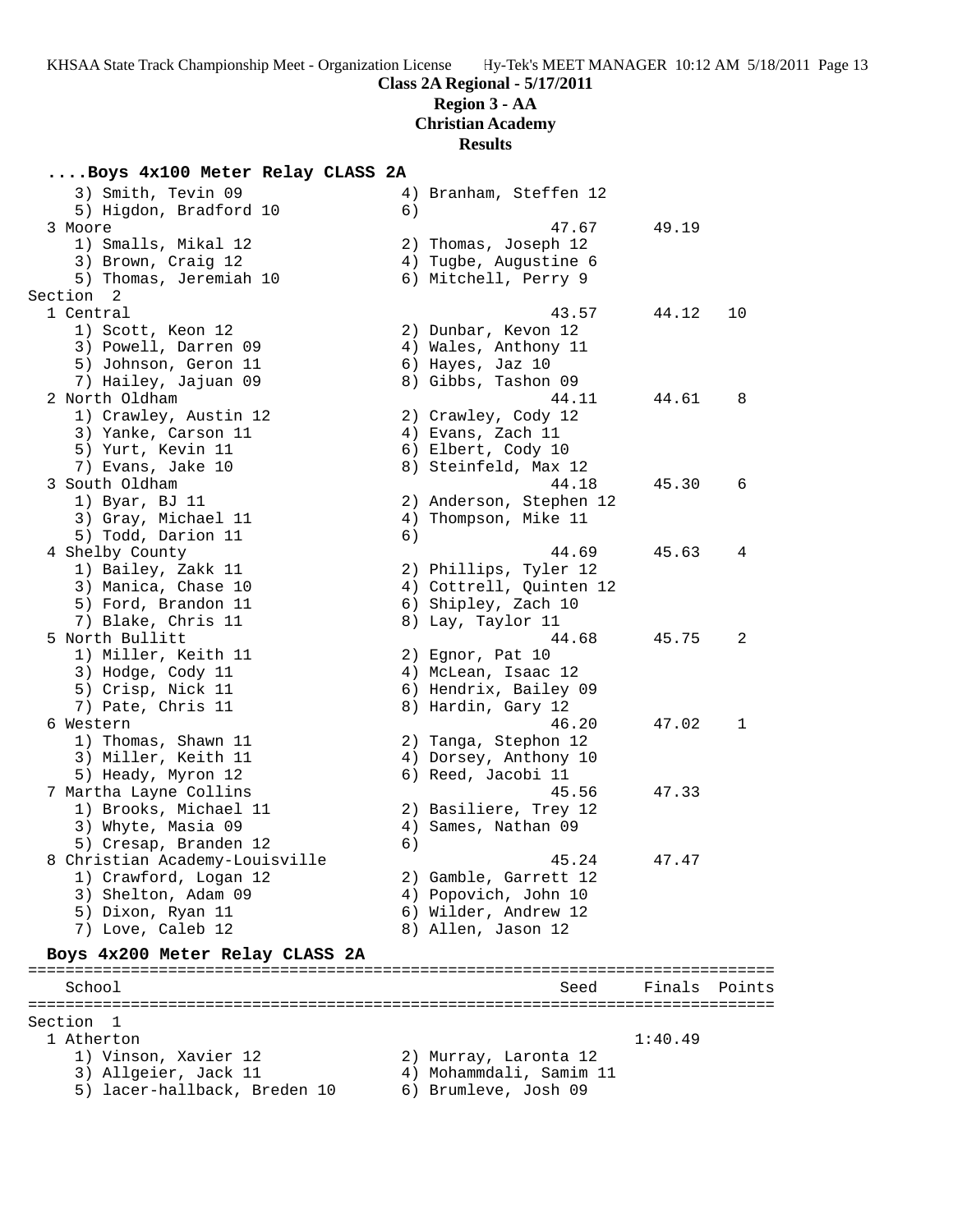**Region 3 - AA**

**Christian Academy**

**Results**

|      | Boys 4x200 Meter Relay CLASS 2A            |    |                                         |         |             |
|------|--------------------------------------------|----|-----------------------------------------|---------|-------------|
|      | 2 Bullitt East                             |    | 1:41.78                                 | 1:40.69 |             |
|      | 1) Branham, Steffen 12                     |    | 2) Cowgill, Tyler 10                    |         |             |
|      | 3) Smith, Tevin 09                         |    | 4) Duvall, Jacob 11                     |         |             |
|      | 5) Wade, Tristan 09                        | 6) |                                         |         |             |
|      | 7) Reister, Evan 10                        | 8) |                                         |         |             |
|      | 3 Moore                                    |    | 1:42.00                                 | 1:41.51 |             |
|      | 1) Smalls, Mikal 12                        |    | 2) Thomas, Joseph 12                    |         |             |
|      | 3) Brown, Craig 12                         |    | 4) Tugbe, Augustine 6                   |         |             |
|      | 5) Thomas, Jeremiah 10                     |    | 6) Mitchell, Perry 9                    |         |             |
|      | 4 South Oldham                             |    | 1:38.83                                 | 1:45.84 |             |
|      | 1) Schneider, Easton 09                    |    | 2) Menser, Keith 10                     |         |             |
|      | 3) Long, Nathanial 10                      |    | 4) Todd, Darion 11                      |         |             |
|      | 5) Jones, Brandon 11                       |    | 6) Saxey, Steven 12                     |         |             |
|      | Section 2                                  |    |                                         |         |             |
|      | 1 Jeffersontown                            |    | 1:32.00                                 | 1:33.00 | 10          |
|      | 1) Newberry, Robert 12                     |    | 2) Floyd, Anthony 12                    |         |             |
|      | 3) Gipson, Demytrius 12                    |    | 4) Thomas, Wyatt 11                     |         |             |
|      | 5) Cross, Harry 12                         |    | 6) Hardy, Keian 11                      |         |             |
|      | 2 Christian Academy-Louisville             |    | 1:32.90                                 | 1:33.73 | 8           |
|      | 1) Wilder, Andrew 12                       |    | 2) Crawford, Logan 12                   |         |             |
|      | 3) Love, Caleb 12                          |    | 4) Allen, Jason 12                      |         |             |
|      | 5) Gamble, Garrett 12                      |    | 6) Allen, Nathan 12                     |         |             |
|      | 7) Shelton, Adam 09                        |    | 8) Dixon, Ryan 11                       |         |             |
|      | 3 North Bullitt                            |    | 1:34.56                                 | 1:34.21 | 6           |
|      | 1) Miller, Keith 11                        |    | 2) Egnor, Pat 10                        |         |             |
|      | 3) Hodge, Cody 11                          |    | 4) McLean, Isaac 12                     |         |             |
|      | 5) Hendrix, Bailey 09<br>7) Crisp, Nick 11 |    | 6) Hardin, Gary 12<br>8) Pate, Chris 11 |         |             |
|      | 4 North Oldham                             |    | 1:35.84                                 | 1:36.74 | 4           |
|      | 1) Crawley, Austin 12                      |    | 2) Crawley, Cody 12                     |         |             |
|      | 3) Yanke, Carson 11                        |    | 4) Yurt, Kevin 11                       |         |             |
|      | 5) Elbert, Cody 10                         |    | 6) Evans, Jake 10                       |         |             |
|      | 7) Steinfeld, Max 12                       |    | 8) Kozak, Ryan 09                       |         |             |
|      | 5 Western                                  |    | 1:35.34                                 | 1:37.13 | 2           |
|      | 1) Thomas, Shawn 11                        |    | 2) Miller, Keith 11                     |         |             |
|      | 3) Dorsey, Anthony 10                      |    | 4) Tanga, Stephon 12                    |         |             |
|      | 5) Pedigo, joshua 12                       |    | 6) Reed, Jacobi 11                      |         |             |
|      | 6 Martha Layne Collins                     |    | 1:38.49                                 | 1:39.32 | 1           |
|      | 1) Cresap, Branden 12                      |    | 2) Basiliere, Trey 12                   |         |             |
|      | 3) Page, Andrew 11                         |    | 4) Jones, Donte 11                      |         |             |
|      | 5) Sames, Nathan 09                        |    | 6) Whyte, Masia 09                      |         |             |
|      | 7 Central                                  |    | 1:33.16                                 | 1:39.67 |             |
|      | 1) Powell, Darren 09                       |    | 2) Thompson, Anthony 10                 |         |             |
|      | 3) Gibbs, Tashon 09                        |    | 4) Hailey, Jajuan 09                    |         |             |
|      | 5) Lovie, Devon 09                         |    | 6) Johnson, Geron 11                    |         |             |
|      | 7) Dinwiddic, Chris 09                     |    | 8) Smith, Keith 10                      |         |             |
| $ -$ | Shelby County                              |    | 1:32.68                                 | DQ      | out of zone |
|      | 1) Ford, Brandon 11                        |    | 2) Shipley, Zach 10                     |         |             |
|      | 3) Cottrell, Quinten 12                    |    | 4) Phillips, Tyler 12                   |         |             |
|      | 5) Manica, Chase 10                        |    | 6) Lay, Taylor 11                       |         |             |
|      | 7) Bailey, Zakk 11                         |    | 8) Blake, Chris 11                      |         |             |
|      |                                            |    |                                         |         |             |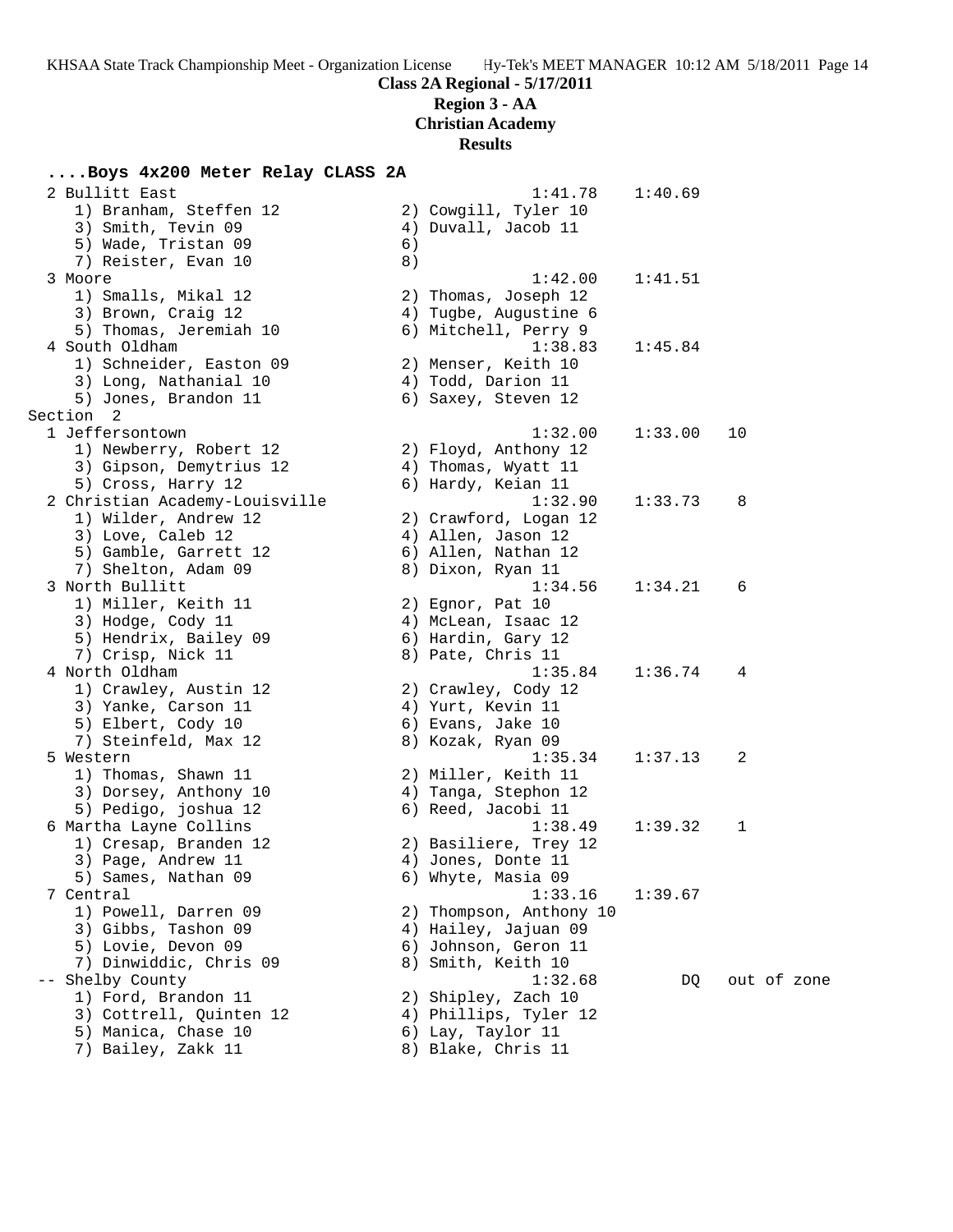**Region 3 - AA**

**Christian Academy**

**Results**

# **Boys 4x400 Meter Relay CLASS 2A**

| School                          |    | Seed                     | Finals Points |    |
|---------------------------------|----|--------------------------|---------------|----|
|                                 |    |                          |               |    |
| 1 Central                       |    | 3:30.89                  | 3:30.53       | 10 |
| 1) Hayes, Jaz 10                |    | 2) Dunbar, Kevon 12      |               |    |
| 3) Wales, Anthony 11            |    | 4) Scott, Keon 12        |               |    |
| 5) Powell, Darren 09            |    | 6) Thompson, Anthony 10  |               |    |
| 7) Shamberger, Cess 11          |    | 8) Speight JR, Reggie 11 |               |    |
| 2 North Oldham                  |    | 3:30.05                  | 3:33.04       | 8  |
| 1) Rice, Jeremy 12              |    | 2) Evans, Jake 10        |               |    |
| 3) Steinfeld, Max 12            |    | 4) Elbert, Cody 10       |               |    |
| 5) Gardiner, David 09           |    | 6) Levdahl, Mike 11      |               |    |
| 3 South Oldham                  |    | 3:33.14                  | 3:35.61       | 6  |
| 1) Byar, BJ 11                  |    | 2) Faul, Leonard 10      |               |    |
| 3) Davis, Adam 12               |    | 4) Wiedemer, Kyle 12     |               |    |
| 5) Pfeifer, Austin 12           |    | 6) Thompson, Mike 11     |               |    |
| 4 Shelby County                 |    | 3:36.05                  | 3:38.98       | 4  |
| 1) Ford, Brandon 11             |    | 2) Shipley, Zach 10      |               |    |
| 3) Cottrell, Quinten 12         |    | 4) Phillips, Tyler 12    |               |    |
| 5) Orange, Stuart 10            |    | 6) Barry, Michael 10     |               |    |
| 7) Bailey, Zakk 11              |    | 8) Manica, Chase 10      |               |    |
| 5 Christian Academy-Louisville  |    | 3:31.94                  | 3:40.53       | 2  |
| 1) Love, Caleb 12               |    | 2) Gamble, Garrett 12    |               |    |
| 3) Crawford, Logan 12           |    | 4) Wilder, Andrew 12     |               |    |
| 5) Allen, Nathan 12             |    | 6) Allen, Jason 12       |               |    |
| 7) Hawkins, Michael 10          |    | 8) Holden, Hunter 12     |               |    |
| 6 North Bullitt                 |    | 3:39.90                  | 3:40.62       | 1  |
| 1) Dowell, Micheal 11           |    | 2) Egnor, Pat 10         |               |    |
| 3) Miller, Keith 11             |    | 4) Pate, Chris 11        |               |    |
| 5) Crisp, Nick 11               |    | 6) Hodge, Cody 11        |               |    |
| 7) Atkins, Andrew 11            |    | 8) Hardin, Gary 12       |               |    |
| 7 Bullitt East                  |    | 4:04.41                  | 4:07.44       |    |
| 1) Reynolds, Stefan 12          |    | 2) Wade, Tristan 09      |               |    |
| 3) Carter, Cameron 10           |    | 4) Higdon, Bradford 10   |               |    |
| 5) Lanci, Sal 09                |    | 6) Duvall, Jacob 11      |               |    |
| 7)                              |    | 8) Barbagallo, Jordan 09 |               |    |
| 8 Atherton                      |    |                          | 4:08.27       |    |
| 1) Brumleve, Josh 09            |    | 2) Allgeier, Jack 11     |               |    |
| 3) Croft, Bryan 09              |    | 4) Vinson, Xavier 12     |               |    |
| 5) Haynes, James 11             |    | 6) Mohammdali, Samim 11  |               |    |
| 7) lacer-hallback, Breden 10    | 8) |                          |               |    |
| Boys 4x800 Meter Relay CLASS 2A |    |                          |               |    |
| School                          |    | Seed                     | Finals Points |    |
|                                 |    |                          |               |    |
| Section<br>-1                   |    |                          |               |    |
| 1 South Oldham                  |    | 8:23.12                  | 8:13.53       | 10 |
| 1) Davis, Adam 12               |    | 2) Faul, Leonard 10      |               |    |
| 3) Wiedemer, Kyle 12            |    | 4) Pfeifer, Austin 12    |               |    |
| 5) Killian, Zack 12             |    | 6) Law, James 09         |               |    |
| 7) Law, Jeff 12                 | 8) |                          |               |    |
| 2 North Oldham                  |    | 8:14.51                  | 8:19.41       | 8  |
| 1) Sanders, Taylor 11           |    | 2) Grandon, Colin 12     |               |    |
| 3) Horn, Alec 11                |    | 4) Rice, Jeremy 12       |               |    |
|                                 |    |                          |               |    |